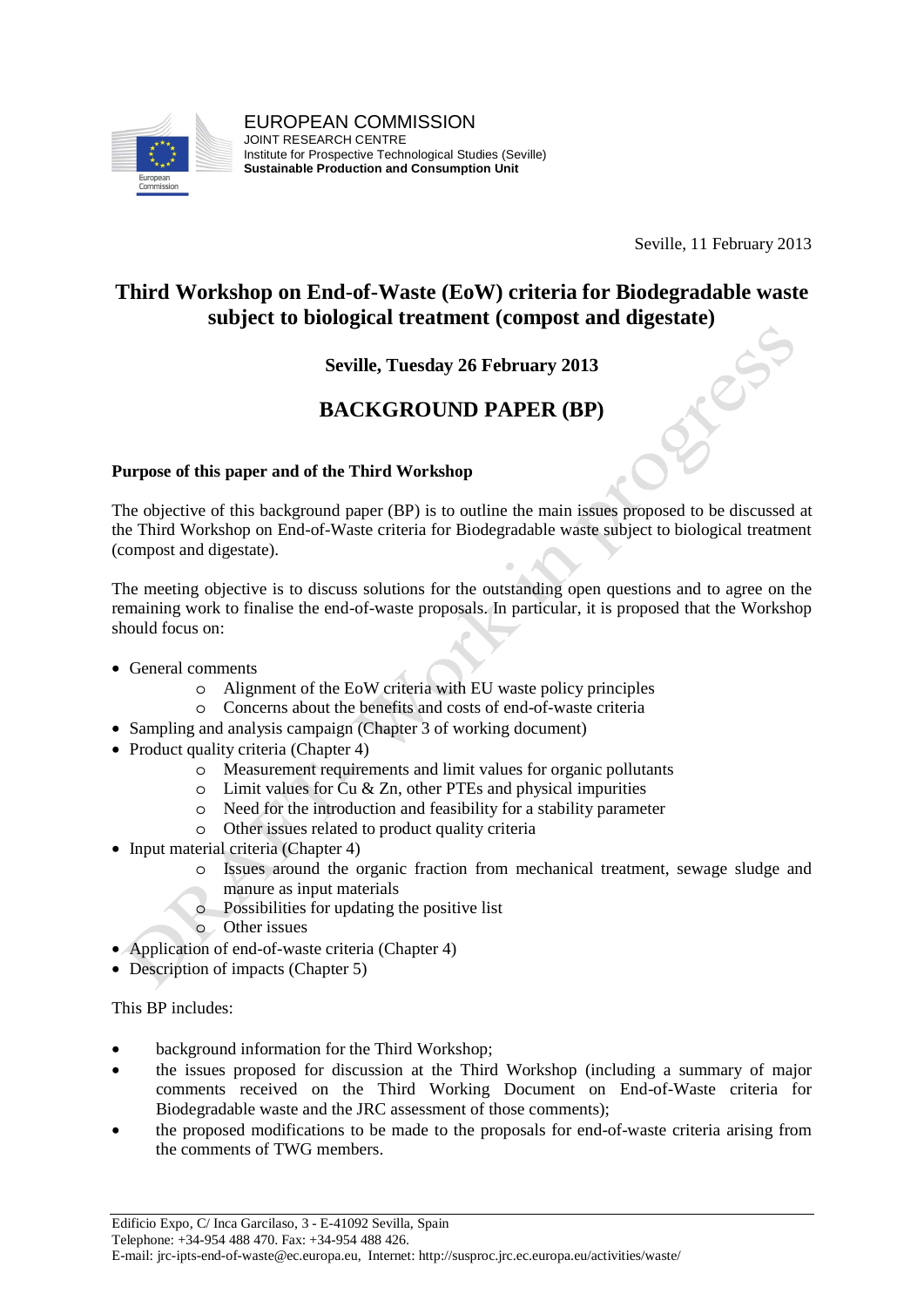# **Table of contents**

| BEFORE COMING TO THE MEETING (ONLY FOR INVITED TWG MEMBERS) 3                                   |  |
|-------------------------------------------------------------------------------------------------|--|
|                                                                                                 |  |
|                                                                                                 |  |
|                                                                                                 |  |
|                                                                                                 |  |
|                                                                                                 |  |
|                                                                                                 |  |
| 1                                                                                               |  |
| 1.1                                                                                             |  |
| 1.1.1                                                                                           |  |
| 1.1.2                                                                                           |  |
| 1.2                                                                                             |  |
| 1.3                                                                                             |  |
| 1.3.1                                                                                           |  |
| 1.3.2                                                                                           |  |
| 1.3.3                                                                                           |  |
|                                                                                                 |  |
| 1.3.4                                                                                           |  |
| 1.4                                                                                             |  |
| Issues around the organic fraction from mechanical treatment of MSW, sewage sludge and<br>1.4.1 |  |
|                                                                                                 |  |
| 1.4.2                                                                                           |  |
| 1.4.3                                                                                           |  |
| 1.5                                                                                             |  |
| 1.6                                                                                             |  |
| ITEMS NOT PROPOSED FOR DISCUSSION AT THE THIRD WORKSHOP 20<br>$\boldsymbol{2}$                  |  |
| 2.1                                                                                             |  |
| 2.1.1                                                                                           |  |
| 2.2                                                                                             |  |
| 2.2.1                                                                                           |  |
| 2.2.2                                                                                           |  |
| 2.3                                                                                             |  |
| 2.4                                                                                             |  |
| 2.5                                                                                             |  |
| Requirements on quality assurance procedures (quality management) (Chapter 4)  23<br>2.6        |  |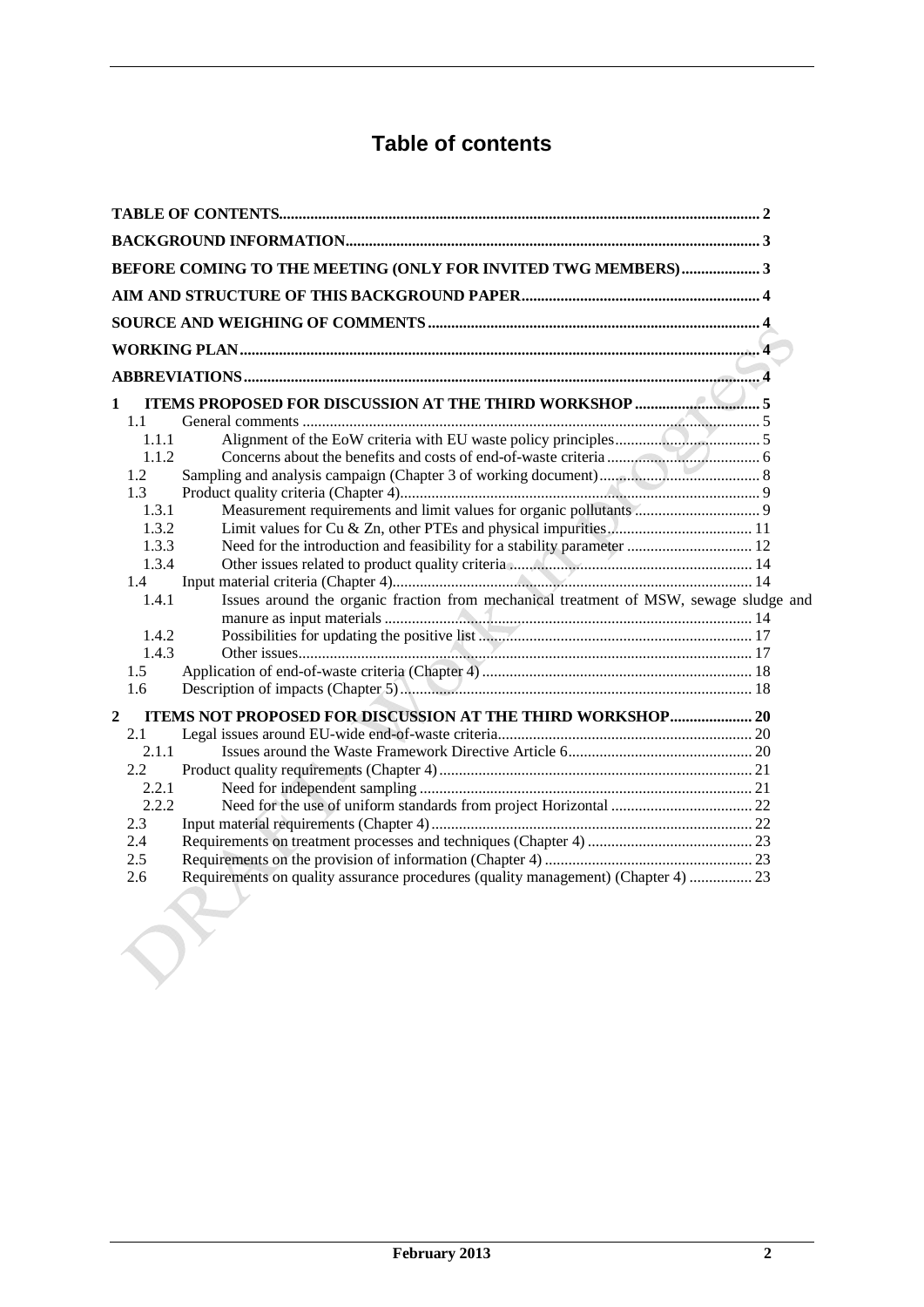#### **Background information**

Initial discussions on possible end-of-waste criteria for compost started in 2007 with a pilot study.

In 2010, a Technical Working Group was established for developing End-of-Waste criteria for Biodegradable waste subject to biological treatment. The publication of a first working document was followed by a first TWG workshop in Seville on 2 March 2011. During this First Workshop, the lack of harmonised and recent scientific data on organic and inorganic pollutants in different types of compost and digestate was identified as an important obstacle. As a result of the First Workshop discussions, the JRC launched a pan-European sampling and analysis campaign, which investigated more than hundred different chemical compounds in more than hundred compost and digestate samples, delivered through the help of the TWG members.

In October 2011, the JRC-IPTS published a Second Working Document (including preliminary results of the JRC sampling and analysis campaign) and organised a Second Workshop with the TWG in Seville (24-25 October 2011).

Following availability of the full dataset from the JRC sampling and analysis campaign in July 2012, the Third Working Document was published on 10 August 2012 and made available for technical commenting by the TWG. Feedback from TWG experts was received from 12 Member States (+Norway), 19 Industry organisations and 1 NGO. Based on the ample feedback from the TWG on this document, it became clear that certain parts of the Third Working Document still raise substantial questions and require further explanation and discussion.

Hence, it has been decided to organize a Third Workshop in order to clarify the open questions and to work on the end-of-waste criteria proposals with the aim to find solutions that are based on scientific evidence and can be supported widely by the TWG.

TWG members have been informed about the Workshop and selected external and TWG experts have received a personalized invitation. Moreover, all TWG experts received an overview of the comments for which publication authorization was available (20/11/2012). Prior to the Third Workshop the TWG was invited to provide further evidence and scientific arguments by 21 January 2013.

#### **Before coming to the meeting (only for invited TWG members)**

As a TWG member, you should read this BP as well as the Third Working Document before coming to the meeting, to determine your position on the identified issues. The Third Workshop will be characterised by deep technical discussions and represent the final opportunity for the TWG to discuss in group the contents of the end-of-waste proposals.

Whether or not your position differs from any proposal in this BP, you should come to the meeting prepared to justify your position and, **if you have a different view, to present an alternative proposal and the evidential basis for that proposal.**

**IMPORTANT:** Please bring at least the following documents with you to the as the *JRC will not be able to provide you with printed copies*:

- this BP;
- the Third Working Document on End-of-waste criteria for Biodegradable Waste  $(3<sup>rd</sup> WD)$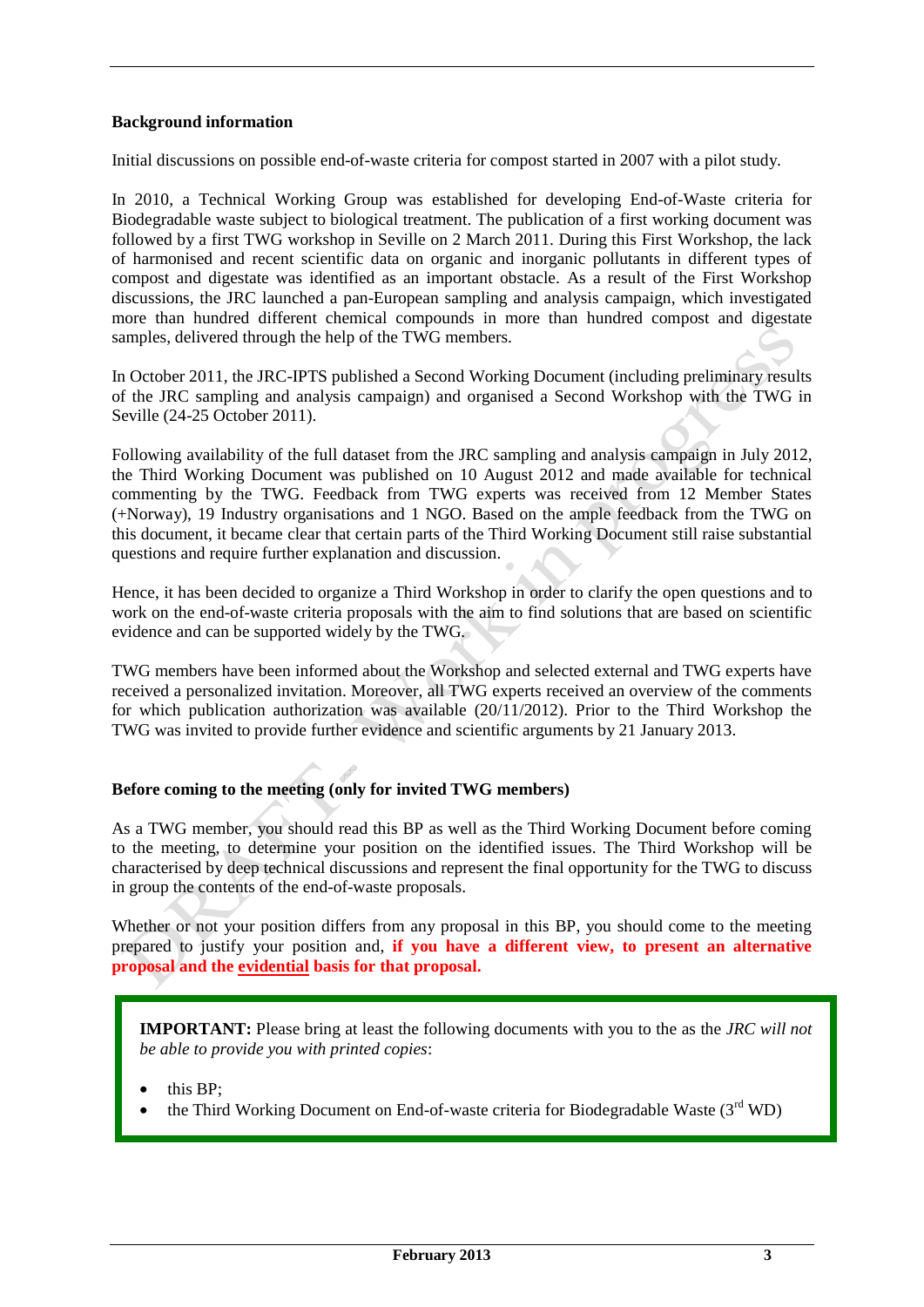#### **Aim and structure of this background paper**

The aim of this BP is to provide a resource which can be used to structure the discussions at the Third Workshop, in order to resolve the remaining open or controversial aspects of the proposed end-ofwaste criteria. Some of the issues are proposed for discussion at the Third Workshop, while the other issues may be discussed only if requested in advance of the meeting. This is because, from an assessment of the TWG comments, some of the proposed criteria are considered to be either largely agreed upon or can be addressed without further discussion. Please note that the order of the discussion items in this BP will not necessarily be the order of the discussion at the meeting.

In order to keep this BP succinct and guide the discussions towards a solid workable proposal, this document does not contain items raised again by certain stakeholders on which extensive discussions have been held in the past and for which the 3<sup>rd</sup> Working Document proposal is supported by the majority of the stakeholders. Such requests may include individual demands by stakeholders to change a parameter, description, etc.

TWG members are requested to contact the JRC-IPTS by e-mail at jrc-ipts-end-ofwaste@ec.europa.eu at least seven working days before the TWG final meeting **(i.e. by Monday 18 February 2013)** if they wish **to request any other items for discussion at the meeting or to propose additional agenda items** for the meeting. Please note that the possibility of including additional items in the meeting agenda is extremely limited due to time restrictions.

#### **Source and weighing of comments**

The present Background Paper summarizes the main comments received through the TWG consultation following publication of the Third Working Document. Experts often formulated comments similar to those of colleagues, but with specific nuances. This summary document cannot reflect all these nuances. Hence, an attempt was made to reflect the core message around a number of comments. For a detailed overview of the comments provided by the TWG, and for which publication authorization was granted, it is referred to the collection of feedback sheets made available by e-mail and through CIRCABC in November 2012.

#### **Working plan**

After the Third Workshop of 26 February 2013, a revised draft of the Technical Working Document may be prepared (Revised Working Document).

Afterwards, the TWG may be given the possibility to provide comments on the document, thereby focussing on the changes made as a result of the conclusions of the Third Workshop.

#### **Abbreviations**

3<sup>rd</sup> WD: Third Working Document on end-of-waste criteria for biodegradable waste (distributed in August 2012 to TWG) BP: this Background Paper EoW: end-of-waste MBT: mechanical biological treatment MSW: municipal solid waste QA: quality assurance RWD: Revised Working Document (a document that may follow the discussions at the Third Workshop) TWG: Technical Working Group WFD: Waste Framework Directive (2008/98/EC)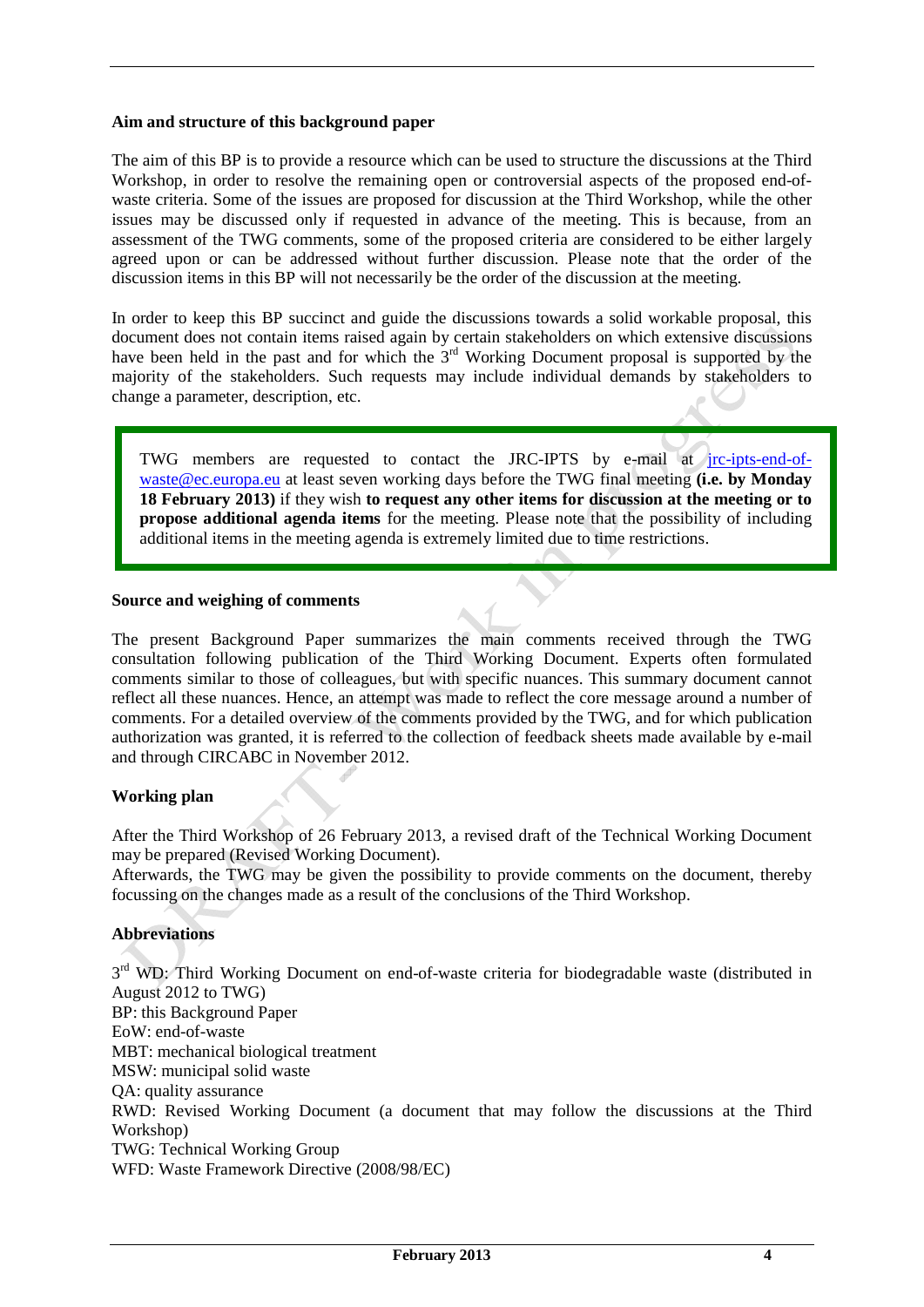# **1 ITEMS PROPOSED FOR DISCUSSION AT THE THIRD WORKSHOP**

### **1.1 General comments**

### **1.1.1 Alignment of the EoW criteria with EU waste policy principles**

| Location<br>in $3rd$<br>Working<br>Document | Full document                                                                                                                                                                                                                                                                                                                                                                                                                                                                                                                                                                                                                                                                                                                                                                                                                                                                                                                                                                                                                                                                                                                                                                                                                                                                                                                                                                                                                                                                                                                                                                                                                                                                                                                                                                                                                                                                                                                                                                                                                 |
|---------------------------------------------|-------------------------------------------------------------------------------------------------------------------------------------------------------------------------------------------------------------------------------------------------------------------------------------------------------------------------------------------------------------------------------------------------------------------------------------------------------------------------------------------------------------------------------------------------------------------------------------------------------------------------------------------------------------------------------------------------------------------------------------------------------------------------------------------------------------------------------------------------------------------------------------------------------------------------------------------------------------------------------------------------------------------------------------------------------------------------------------------------------------------------------------------------------------------------------------------------------------------------------------------------------------------------------------------------------------------------------------------------------------------------------------------------------------------------------------------------------------------------------------------------------------------------------------------------------------------------------------------------------------------------------------------------------------------------------------------------------------------------------------------------------------------------------------------------------------------------------------------------------------------------------------------------------------------------------------------------------------------------------------------------------------------------------|
| Summary of<br>comments                      | Many experts raised concerns about possible conflicts of the proposed end-of-waste criteria<br>with other related EU legislation or recognised waste management principles:<br>Setting EU-wide end-of-waste criteria is against the principle of subsidiarity. It does<br>1.<br>not take into account the specific national aspects of use, market/demand, standards<br>and need for environmental protection and human health.<br>Using the organic fraction from MBT treatment and sewage sludge as input<br>2.<br>materials for compost and digestate production is contradictory with the Waste<br>Framework Directive that insists on separate collection of biodegradable waste.                                                                                                                                                                                                                                                                                                                                                                                                                                                                                                                                                                                                                                                                                                                                                                                                                                                                                                                                                                                                                                                                                                                                                                                                                                                                                                                                        |
| <b>JRC</b><br>Assessment<br>of comments     | According to the Communication on Biowaste from $18/05/2010^1$ , the principle of<br>1.<br>subsidiarity should indeed apply on prevention and treatment of biowaste.<br>Nonetheless, the same Communication states that standards for compost and<br>digestate should be established to enable their free circulation on the internal market<br>and to allow using them without further monitoring and control of the soils on which<br>they are used. Hence a revised proposal should take into account where EoW criteria<br>are best regulated at Community level, and where decisions should be left to the<br>Member States, based on all 4 end-of-waste conditions.<br>The 2012 Guidance on the interpretation of key provisions of Directive 2008/98/EC <sup>2</sup><br>2.<br>on waste states that "co-mingled collection of more than one single waste stream<br>may be accepted as meeting the requirement for separate collection, but the<br>benchmark of 'high-quality recycling' of separately collected single waste streams<br>has to be examined; if subsequent separation can achieve high-quality recycling<br>similar to that achieved with separate collection, then co-mingling would be in line<br>with Article 11 WFD and the principles of the waste hierarchy". And although the<br>Guidance document subsequently states that "practically, this usually excludes co-<br>mingled collection of bio-waste and other 'wet' waste fractions with dry fractions<br>such as e.g. paper", it also states that "the wording of Article 22 WFD leaves the<br>introduction of separate bio-waste collection to Member States' discretion but<br>obliges Member States to concretely encourage separate collection". This indicates<br>that the advantages of separate collection are clearly recognized at Community level,<br>whereas Member States can ultimately decide on the options. Hence the<br>development of Community end-of-waste criteria should take into account both<br>these central ideas. |
| <b>JRC</b><br>proposal                      | In the proposed modifications further on in this BP, it will be explained how the JRC intends<br>to:<br>Refine the end-of-waste criteria proposals in the Revised Working Document<br>$\bullet$<br>(RWD) to strike a better balance between ensuring strengthening of the EU market<br>and generating a level playing field on protection of the environment and human<br>health on the one hand and allowing subsidiarity when recommended by the specific<br>national characteristics of certain end-of-waste conditions on the other hand.<br>Stress in the RWD the consistency of the proposed end-of-waste criteria with EU<br>$\bullet$                                                                                                                                                                                                                                                                                                                                                                                                                                                                                                                                                                                                                                                                                                                                                                                                                                                                                                                                                                                                                                                                                                                                                                                                                                                                                                                                                                                 |

 1 http://eur-lex.europa.eu/LexUriServ/LexUriServ.do?uri=CELEX:52010DC0235:EN:NOT

<sup>2</sup> http://ec.europa.eu/environment/waste/framework/pdf/guidance\_doc.pdf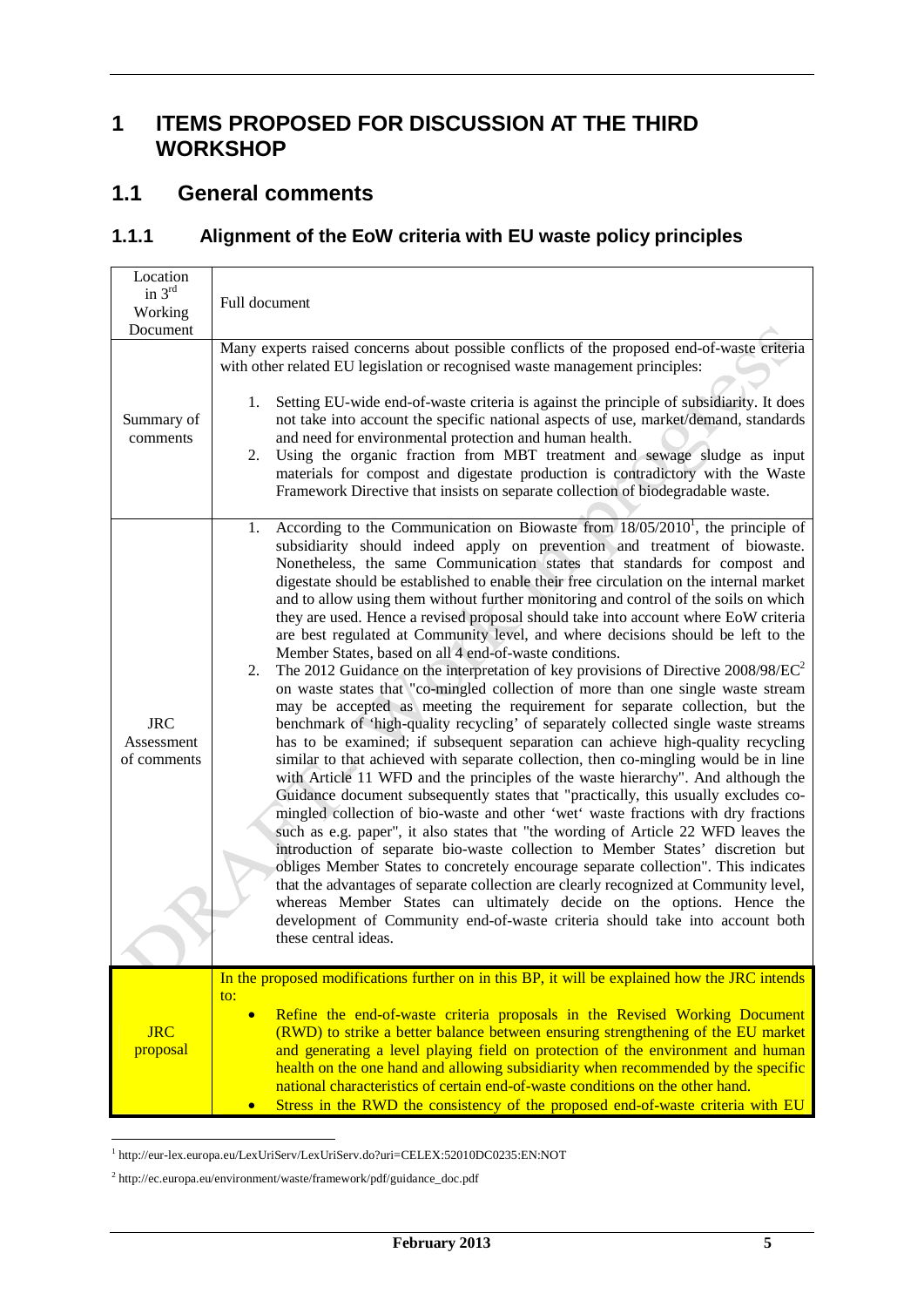legislation and explain how the proposals follow the EU principles and waste management guidelines.

### **1.1.2 Concerns about the benefits and costs of end-of-waste criteria**

| Location<br>in $3rd$<br>Working<br>Document | Full document                                                                                                                                                                                                                                                                                                                                                                                                                                                                                                                                                                                                                                                                                                                                                                                                                                                                                                                                                                                                                                                                                                                                                                                                                                                                                                                                                                                                                                                                                                                                                                                                                                                                                                                                                                                                                                                                                                                                                                                                                                                                                                                                                                                                                                                                                                                                                                                                                                                                                                                                                                                                                                                                                                                                                                                   |
|---------------------------------------------|-------------------------------------------------------------------------------------------------------------------------------------------------------------------------------------------------------------------------------------------------------------------------------------------------------------------------------------------------------------------------------------------------------------------------------------------------------------------------------------------------------------------------------------------------------------------------------------------------------------------------------------------------------------------------------------------------------------------------------------------------------------------------------------------------------------------------------------------------------------------------------------------------------------------------------------------------------------------------------------------------------------------------------------------------------------------------------------------------------------------------------------------------------------------------------------------------------------------------------------------------------------------------------------------------------------------------------------------------------------------------------------------------------------------------------------------------------------------------------------------------------------------------------------------------------------------------------------------------------------------------------------------------------------------------------------------------------------------------------------------------------------------------------------------------------------------------------------------------------------------------------------------------------------------------------------------------------------------------------------------------------------------------------------------------------------------------------------------------------------------------------------------------------------------------------------------------------------------------------------------------------------------------------------------------------------------------------------------------------------------------------------------------------------------------------------------------------------------------------------------------------------------------------------------------------------------------------------------------------------------------------------------------------------------------------------------------------------------------------------------------------------------------------------------------|
| Summary of<br>comments                      | A clear majority of experts raised concerns about the costs related to the introduction of EU<br>wide end-of-waste criteria. The following comments were made:<br>Costs linked to analysis requirements, mainly on organic pollutants may be (too)<br>1.<br>high<br>Costs linked to external sampling requirements may be (too) high<br>2.<br>Costs linked to switching from national measurement methods to European<br>3.<br>(Horizontal) measurement standards may be (too) high, because of the costs for<br>developing and accrediting tests.<br>Costs linked to quality assurance may be (too) high.<br>4.<br>Disproportionate costs will arise for very small plants and community composting<br>5.<br>initiatives, making it by default impossible for these to join the EoW scheme.                                                                                                                                                                                                                                                                                                                                                                                                                                                                                                                                                                                                                                                                                                                                                                                                                                                                                                                                                                                                                                                                                                                                                                                                                                                                                                                                                                                                                                                                                                                                                                                                                                                                                                                                                                                                                                                                                                                                                                                                    |
| <b>JRC</b><br>Assessment<br>of comments     | A financial impact assessment carried out by WRAP for compost and digestate <sup>3</sup> in the<br>framework of the UK Quality Protocols demonstrated that the overall costs incurred due to<br>introduction of end-of-waste systems can be outweighed by a.o. the gains from reduced<br>compliance costs and by better marketing of the output materials. The costs related to the<br>introduction of EU end-of-waste criteria have been described in Chapter 5 $(3rd$ WD page 129<br>and further), but should be further analyzed in detail and reduced where reasonably<br>acceptable.<br>It was discussed in the $3rd$ WD that the main new cost introduced by the current<br>1.<br>proposal would indeed be linked to the necessity for organic pollutant<br>measurements. In response to the 3 <sup>rd</sup> WD, several stakeholders have provided<br>detailed data on costs related to the measurement of parameters from the 3 <sup>rd</sup> WD<br>proposal. The average costs for measuring PAH, PCB, PCDD/F and PFC were listed<br>as 140, 180, 560 and 150 Euro, respectively. Furthermore, cost examples were<br>calculated by the UK REA for analytical work and certification for several plant<br>sizes. The costs varied between 0.97 Euro (excl. VAT) per tonne input material for a<br>$6,000$ tonne annual input plant in the recognition year to 0.11 Euro per tonne input<br>material for a 50,000 tonne annual input plant in subsequent years (with only one<br>measurement of organic pollutants). These figures illustrate the large differences in<br>costs for the different organic pollutant measurements and plant sizes. It should<br>therefore be analyzed in detail for every of these 4 organic pollutant parameters<br>whether the cost for a mandatory measurement is justified by the probability of<br>occurrence and the associated environmental risk.<br>The cost for external sample taking is estimated by the UK AFOR to be 420 Euro<br>2.<br>per sample (excl. VAT). Hence the cost in the proposed measuring scheme would be<br>420 Euro/year $+$ 0.042 Euro per tonne input material in the year following the<br>recognition year. It is also mentioned that costs will be higher if sample taking has to<br>occur following a strict timing determined by the transfer to the next holder or own<br>use, because of the lack of storage provisions under the currently proposed end-of-<br>waste criteria. It must be stressed, however, that external sampling costs are partially<br>recovered through savings on training and time usage of on-plant personnel and that<br>only a minimum amount of external samples is required in the current proposal. In<br>view of ensuring EU-wide market confidence and a level playing field, most |

3 http://ec.europa.eu/enterprise/tris/pisa/cfcontent.cfm?vFile=820090124EN.DOC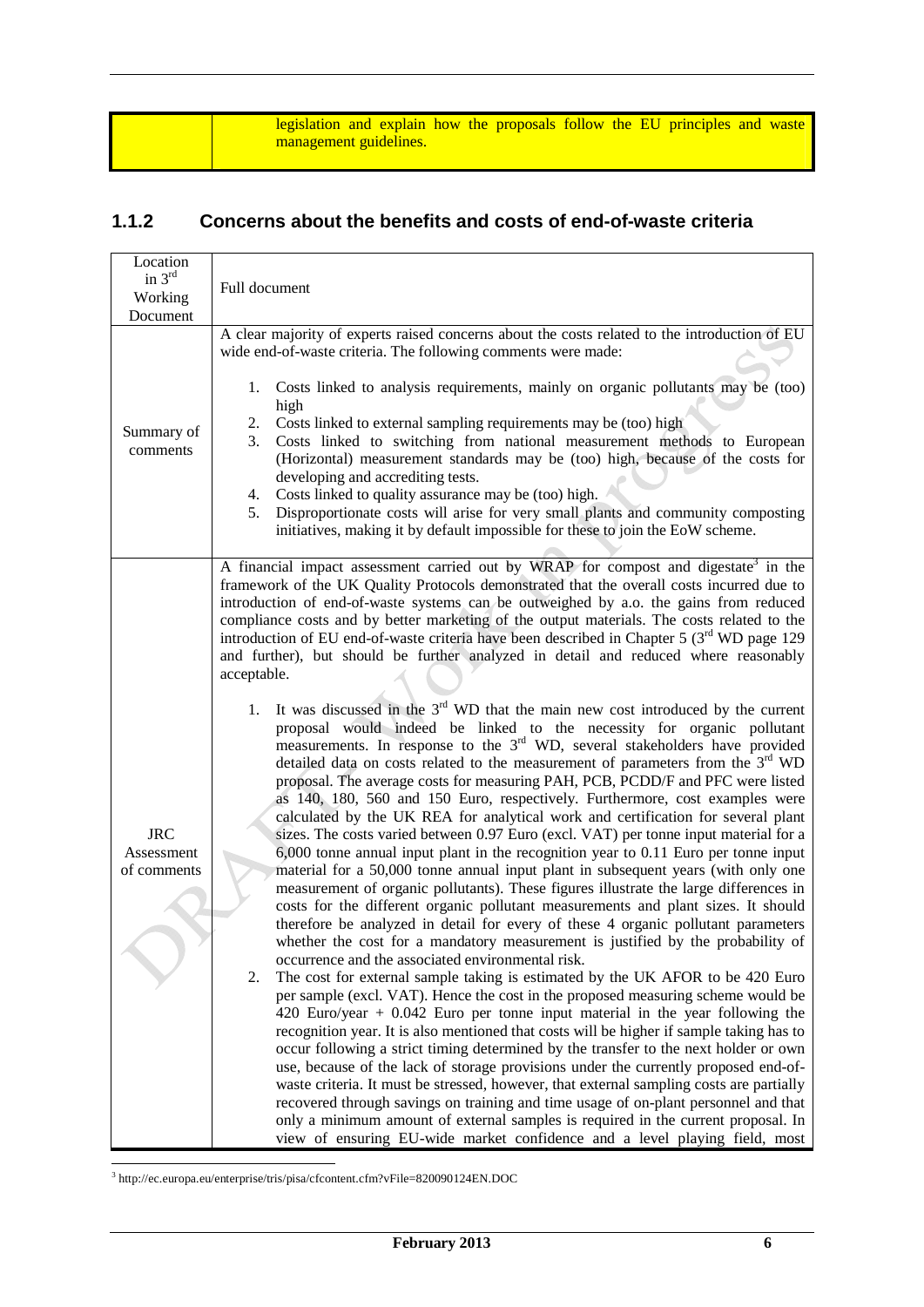|                        | stakeholders seem to agree that this is a necessary part of end-of-waste criteria and<br>hence no substantial changes should be made to the demand for a minimum<br>frequency for independent sample taking. In order to avoid additional costs due to<br>strict sampling timing, it is proposed to provide for temporary storage possibilities in<br>the end-of-waste criteria.<br>Standardization is generally known to lead to cost reductions on the longer term <sup>4</sup> ,<br>3.<br>e.g. by possible EU wide competition by laboratories for an expanding market for<br>analytical services. Furthermore, project Horizontal was launched in order to have<br>common measurement standards in the framework of EU legislation, and financed<br>by many Member States <sup>5</sup> , a clear indication for the willingness to harmonize<br>standards. Information provided by stakeholders also indicated the difference in<br>measurement results due to the use of different standards applied in various Member<br>States, having a large potential impact on the pass/fail decisions for end-of-waste<br>status for a candidate material. As such, in order to ensure the level playing field,<br>uniform standards should be used whenever they are available.<br>Most compost/digestate producers operating under a national system similar to or<br>4.<br>equivalent with the end-of-waste concept already incur costs related to quality<br>assurance measures. For plants with an existing QA system, the costs are unlikely to<br>change substantially through the introduction of EU-wide end-of-waste criteria. For<br>other plants, costs can be partially recovered through reduced compliance costs and<br>better prices for their products. In view of the importance of a quality assurance<br>system to guarantee the production of a safe high quality material, most stakeholders<br>seem to agree that this is a necessary part of end-of-waste criteria and hence no<br>substantial changes should be made to the demand for quality assurance.<br>It should be considered that a system such as EoW, aiming at a high quality process<br>5.<br>and output material, entails certain costs that may only be outweighed by the<br>benefits at a certain production scale. A financial impact assessment in the UK<br>showed that for composting installations with an annual input of less than 6,000<br>tonne, the PAS100 system did not yield economic benefits. As a consequence, there<br>will be instances where quality composts or digestate cannot meet end-of-waste<br>criteria, because of the costs involved. Discussions with TWG experts learned that<br>the main concern for small scale installations is for their material not to be counted<br>in the recycling targets and therefore being disadvantaged. However, Article 2(6)<br>and Annex I and II of Commission Decision 2011/753/EU <sup>6</sup> allow Member States to<br>count the input to the aerobic or anaerobic treatment as recycled where that<br>treatment generates compost or digestate which, following any further necessary<br>reprocessing, is used as a recycled product, material or substance for land treatment<br>resulting in benefit to agriculture or ecological improvement. Hence, compost or<br>digestate from small scale plants is not a priori excluded from this definition.<br>Moreover, it should be stressed that the proposal from the $3rd$ WD already provides<br>for certain requirements that are linked to the size of the plants. Nonetheless, it is |
|------------------------|----------------------------------------------------------------------------------------------------------------------------------------------------------------------------------------------------------------------------------------------------------------------------------------------------------------------------------------------------------------------------------------------------------------------------------------------------------------------------------------------------------------------------------------------------------------------------------------------------------------------------------------------------------------------------------------------------------------------------------------------------------------------------------------------------------------------------------------------------------------------------------------------------------------------------------------------------------------------------------------------------------------------------------------------------------------------------------------------------------------------------------------------------------------------------------------------------------------------------------------------------------------------------------------------------------------------------------------------------------------------------------------------------------------------------------------------------------------------------------------------------------------------------------------------------------------------------------------------------------------------------------------------------------------------------------------------------------------------------------------------------------------------------------------------------------------------------------------------------------------------------------------------------------------------------------------------------------------------------------------------------------------------------------------------------------------------------------------------------------------------------------------------------------------------------------------------------------------------------------------------------------------------------------------------------------------------------------------------------------------------------------------------------------------------------------------------------------------------------------------------------------------------------------------------------------------------------------------------------------------------------------------------------------------------------------------------------------------------------------------------------------------------------------------------------------------------------------------------------------------------------------------------------------------------------------------------------------------------------------------------------------------------------------------------------------------------------------------------------------------------------------------------------------------------------------------------------------------------------------------------------------------------------------------------------------------------------------------------------------------------------------------------------------------------------------------------------------------------------------------------------------------------------------------------------------------------------------------------------|
|                        | recommended that further changes are made to the proposal that provide for a cost<br>reduction of all possible plants, especially the smallest.                                                                                                                                                                                                                                                                                                                                                                                                                                                                                                                                                                                                                                                                                                                                                                                                                                                                                                                                                                                                                                                                                                                                                                                                                                                                                                                                                                                                                                                                                                                                                                                                                                                                                                                                                                                                                                                                                                                                                                                                                                                                                                                                                                                                                                                                                                                                                                                                                                                                                                                                                                                                                                                                                                                                                                                                                                                                                                                                                                                                                                                                                                                                                                                                                                                                                                                                                                                                                                                    |
| <b>JRC</b><br>proposal | Concrete cost reduction proposals will be made in the RWD by limiting the number<br>of parameters and requirements on measurement frequency for organic pollutants.<br>Moreover, a proposal to allow for temporary storage of the stable ouput material<br>should allow the producers to better plan sample taking and hence avoid additional<br>costs incurred by a strict timing of the sampling.                                                                                                                                                                                                                                                                                                                                                                                                                                                                                                                                                                                                                                                                                                                                                                                                                                                                                                                                                                                                                                                                                                                                                                                                                                                                                                                                                                                                                                                                                                                                                                                                                                                                                                                                                                                                                                                                                                                                                                                                                                                                                                                                                                                                                                                                                                                                                                                                                                                                                                                                                                                                                                                                                                                                                                                                                                                                                                                                                                                                                                                                                                                                                                                                |

<sup>-&</sup>lt;br>4  $^4$ http://www.din.de/sixcms\_upload/media/2896/economic\_benefits\_standardization.pdf

<sup>&</sup>lt;sup>5</sup> Project HORIZONTAL started in December 2002 with the aim to develop horizontal and harmonised European standards in the field of sludge, soil, and treated biowaste to facilitate the regulation of these major streams in the multiple decisions related to different uses and disposal governed by EU Directives. Project HORIZONTAL was financed by the European Commission DG RTD under the Framework 6 Programme (Thematic Priority 8.1 STREP: Topic 1.5 Environmental assessment), the European Commission DG ENV, several EU Member States and the Joint Research Centre. The following Member States provided direct financial support: Austria (UBA), Belgium (ISSEP), Germany (UBA), Denmark (MST), Spain (MMA), France (ADEME), Nordic council of Ministries (Finland, Sweden, Norway, Iceland, Denmark), Italy (APAT), Ireland (EPA), Netherlands (VROM), United Kingdom (DEFRA, EA). (http://horizontal.ecn.nl)

<sup>6</sup> http://eur-lex.europa.eu/LexUriServ/LexUriServ.do?uri=OJ:L:2011:310:0011:0016:EN:PDF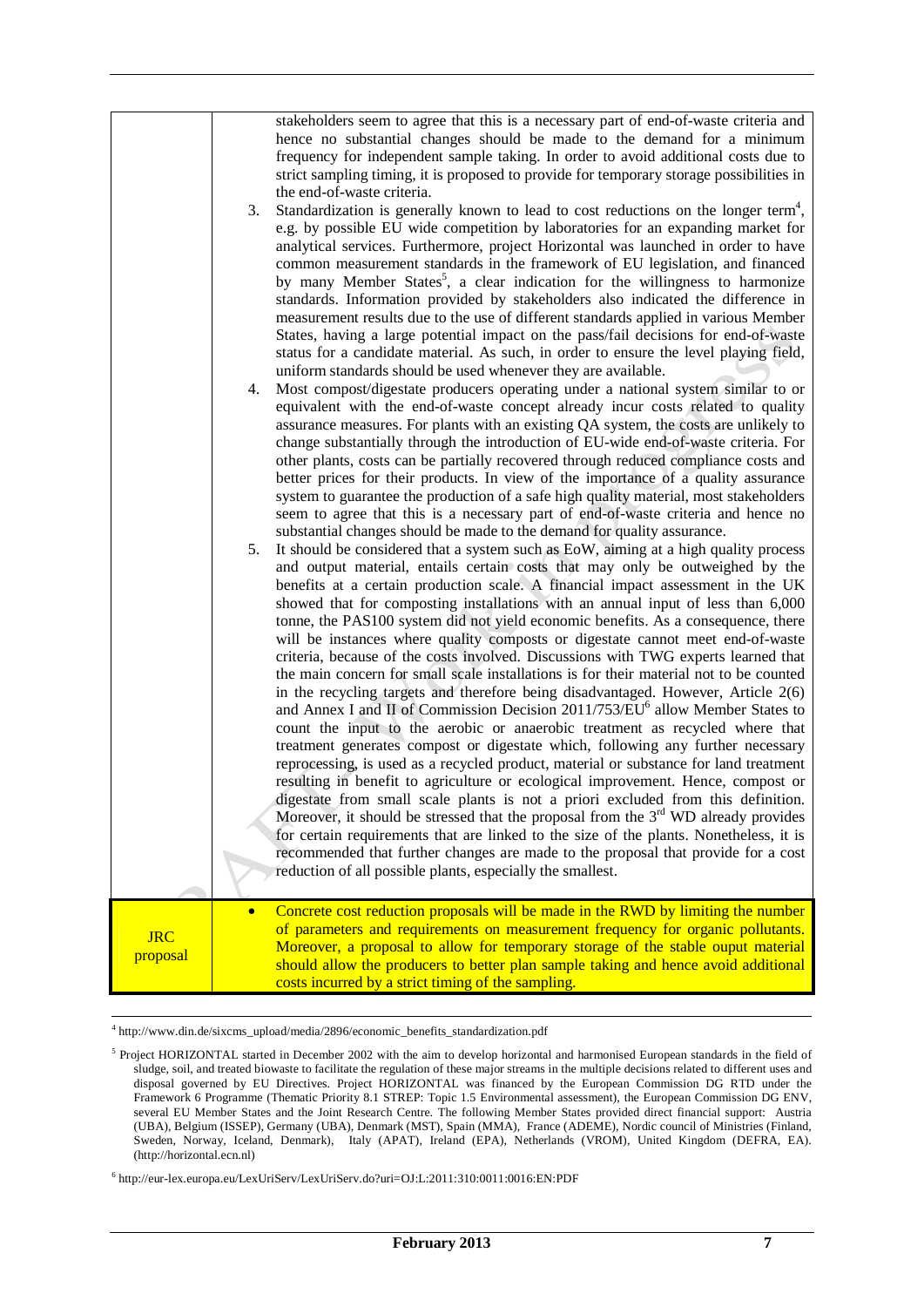• The RWD will provide a more detailed cost overview, with the help of TWG experts' input.

### **1.2 Sampling and analysis campaign (Chapter 3 of working document)**

| Location                                |                                                                                                                                                                                                                                                                                                                                                                                                                                                                                                                                                                                                                                                                                                                                                                                                                                                                                                                                                                                                                                                                                                                                                                                                                                                                                                                                                                                                                                                                                                                                                                                                                                                                                                                                                                                                                                                                                                                                                                                                                                                                                                                                                                                                                                                                                                                                                                                                                                                                                                                                                                                                                            |
|-----------------------------------------|----------------------------------------------------------------------------------------------------------------------------------------------------------------------------------------------------------------------------------------------------------------------------------------------------------------------------------------------------------------------------------------------------------------------------------------------------------------------------------------------------------------------------------------------------------------------------------------------------------------------------------------------------------------------------------------------------------------------------------------------------------------------------------------------------------------------------------------------------------------------------------------------------------------------------------------------------------------------------------------------------------------------------------------------------------------------------------------------------------------------------------------------------------------------------------------------------------------------------------------------------------------------------------------------------------------------------------------------------------------------------------------------------------------------------------------------------------------------------------------------------------------------------------------------------------------------------------------------------------------------------------------------------------------------------------------------------------------------------------------------------------------------------------------------------------------------------------------------------------------------------------------------------------------------------------------------------------------------------------------------------------------------------------------------------------------------------------------------------------------------------------------------------------------------------------------------------------------------------------------------------------------------------------------------------------------------------------------------------------------------------------------------------------------------------------------------------------------------------------------------------------------------------------------------------------------------------------------------------------------------------|
| in $3rd$                                | 3.JRC Sampling and analysis campaign, page 69 and further                                                                                                                                                                                                                                                                                                                                                                                                                                                                                                                                                                                                                                                                                                                                                                                                                                                                                                                                                                                                                                                                                                                                                                                                                                                                                                                                                                                                                                                                                                                                                                                                                                                                                                                                                                                                                                                                                                                                                                                                                                                                                                                                                                                                                                                                                                                                                                                                                                                                                                                                                                  |
| Working<br>Document                     |                                                                                                                                                                                                                                                                                                                                                                                                                                                                                                                                                                                                                                                                                                                                                                                                                                                                                                                                                                                                                                                                                                                                                                                                                                                                                                                                                                                                                                                                                                                                                                                                                                                                                                                                                                                                                                                                                                                                                                                                                                                                                                                                                                                                                                                                                                                                                                                                                                                                                                                                                                                                                            |
| Summary of<br>comments                  | A considerable number of experts provided general and specific comments on the JRC<br>Sampling and Analysis campaign.<br>No detailed information on analysis methodology is given in the $3rd$ WD.<br>1.<br>The exact sample composition is not known and may be wrong.<br>2.<br>The data have little significance because not enough samples were measured, no<br>3.<br>seasonal variations were taken into account, participation was voluntary and certain<br>samples have been refused.<br>Certain measurement results from the second working document are not listed<br>4.<br>anymore.<br>It was suggested that MBT compost is prone to more seasonal variations than other<br>5.<br>types of compost.                                                                                                                                                                                                                                                                                                                                                                                                                                                                                                                                                                                                                                                                                                                                                                                                                                                                                                                                                                                                                                                                                                                                                                                                                                                                                                                                                                                                                                                                                                                                                                                                                                                                                                                                                                                                                                                                                                               |
| <b>JRC</b><br>Assessment<br>of comments | The Chapter on the JRC Sampling and Analysis Campaign should be broadened to address<br>the relevant issues raised by TWG experts. The strengths and the limitations of the campaign<br>should be highlighted and results should be benchmarked against relevant and current<br>scientific data.<br>The results presented in the $3rd$ WD are part of the FATE projects managed by JRC-<br>1.<br>IES. The JRC-IES provides full reports on the different FATE studies when the full<br>results become available. Hence, the detailed methodology will be provided by an<br>independent JRC-IES Report (publication expected in 2013). The major reason to<br>include the FATE results in the $3rd$ WD was to have data from a uniform<br>measurement platform that allowed for comparison between different types of<br>compost and digestate materials, sampled at the same time, by means of the same<br>methodology.<br>2.<br>The sampling campaign set-up implied that information should be provided by the<br>producers. On-site verification of sample composition would have been out of the<br>time and budget possibilities. In case of doubt, an extra check was made by<br>contacting plants or consulting available information.<br>3.<br>Participation of the plants was voluntary and based on contacts provided through the<br>TWG expert network. Time and budget limitations did not allow to measure over<br>several seasons. Samples were refused because of late reply to calls for participation<br>or overrepresentation of certain sample categories. Nonetheless, more than 6,500<br>measurement results were collected on more than 100 material samples. Hence,<br>whereas the generated data set may not be extensive enough for a robust statistical<br>analysis across the different material categories, its value for confirming certain<br>trends or, conversely, rejecting certain hypotheses should be recognized.<br>Measurement results in the Second Working Document were obtained in house by<br>4.<br>the JRC, in order to have a quick first set of data available for preliminary discussion<br>at the Second Workshop in October 2011. Hence these samples were measured<br>under different conditions than the majority of the samples. In order to have a<br>uniform comparison base, only new measurement results obtained under the same<br>conditions have been listed in the Third Working Document.<br>No evidence has been encountered in the scientific literature or available<br>5.<br>independent databases that could confirm a larger seasonal variation for MBT |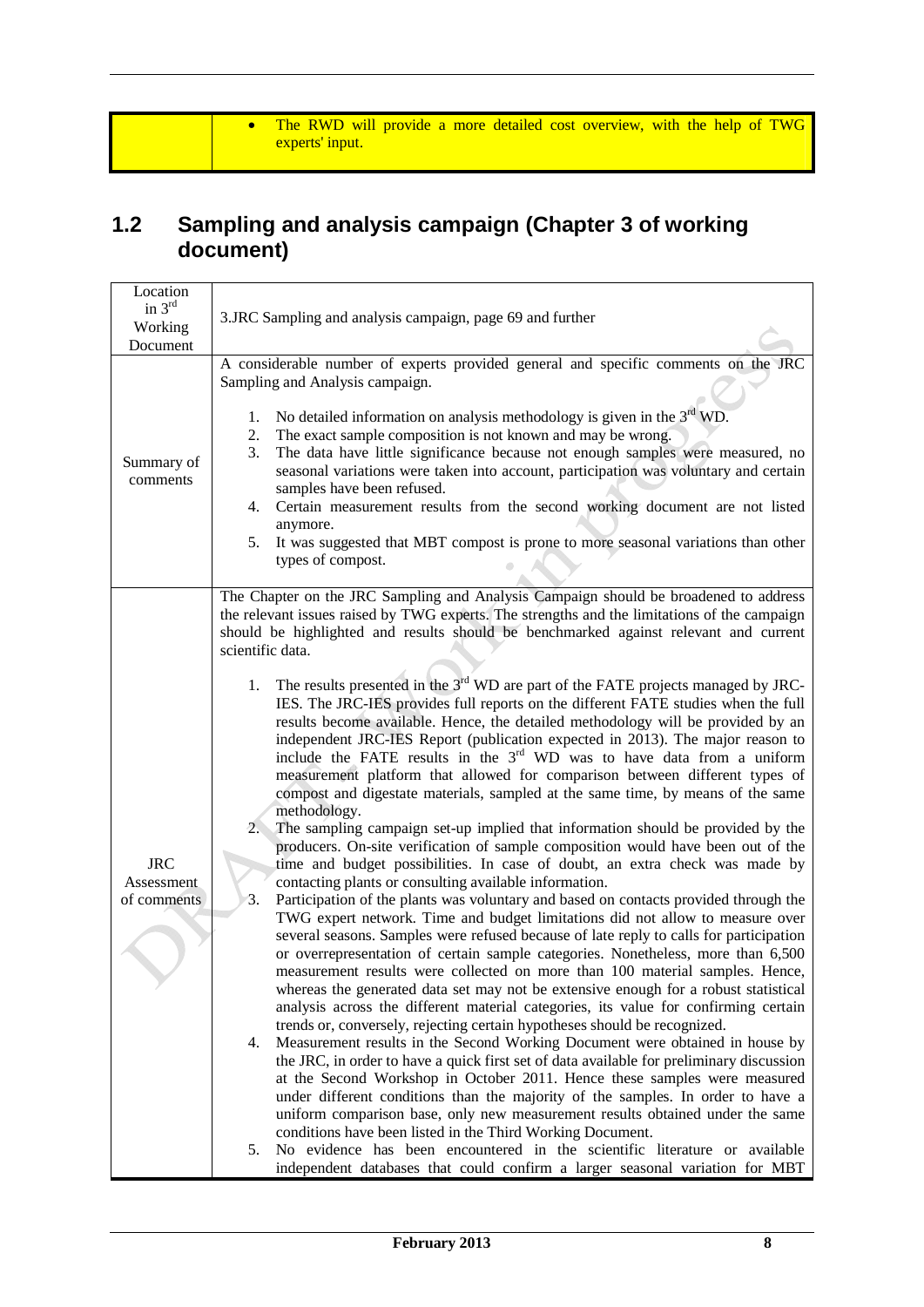|                        | compost/digestate materials, compared to compost/digestate materials from source<br>separate collection. Brändli et al $(2005)^7$ reported in their review study on compost<br>from source separated input materials that the highest concentrations of persistent<br>organic pollutants were observed in summer samples. This suggests that seasonal<br>variations of organic pollutants can indeed exist in compost/digestate materials and<br>that they may not be limited to MBT materials only.                                                                                                                                                                                                                                                                                                                                                                                                                                                                                                                                 |
|------------------------|--------------------------------------------------------------------------------------------------------------------------------------------------------------------------------------------------------------------------------------------------------------------------------------------------------------------------------------------------------------------------------------------------------------------------------------------------------------------------------------------------------------------------------------------------------------------------------------------------------------------------------------------------------------------------------------------------------------------------------------------------------------------------------------------------------------------------------------------------------------------------------------------------------------------------------------------------------------------------------------------------------------------------------------|
| <b>JRC</b><br>proposal | The JRC proposes not to carry out any additional testing at this stage, in order not to further<br>delay the possible introduction of end-of-waste criteria, but to<br>take a conservative approach with respect to organic pollutants, while providing for<br>$\bullet$<br>possibilities to reduce testing costs (see proposal under 1.3.1)<br>take a conservative approach with respect to controversial waste input materials at<br>$\bullet$<br>the EU level, while providing the possibility for more flexibility on national markets<br>(see proposal under 1.4)<br>invite operators and quality assurance associations to acquire data on pollutants in<br>$\bullet$<br>view of a possible future revision of EU wide end-of-waste criteria (see 1.3.1)<br>Furthermore the JRC will provide additional external references in the Revised Working<br>Document to benchmark results from the JRC Sampling and Analysis Campaign. Special<br>attention shall be given to high quality and recent peer reviewed scientific data. |

# **1.3 Product quality criteria (Chapter 4)**

# **1.3.1 Measurement requirements and limit values for organic pollutants**

| Location<br>in $3rd$                    |                                                                                                                                                                                                                                                                                                                                                                                                                                                                                                                                                                                                               |
|-----------------------------------------|---------------------------------------------------------------------------------------------------------------------------------------------------------------------------------------------------------------------------------------------------------------------------------------------------------------------------------------------------------------------------------------------------------------------------------------------------------------------------------------------------------------------------------------------------------------------------------------------------------------|
| Working                                 | 4.3 Product quality requirements for compost and digestate, page 95 and further                                                                                                                                                                                                                                                                                                                                                                                                                                                                                                                               |
| Document                                |                                                                                                                                                                                                                                                                                                                                                                                                                                                                                                                                                                                                               |
| Summary of<br>comments                  | A very large number of expert stakeholders questioned the measurement requirement for<br>organic pollutants as formulated in the Third Working Document. Following main comments<br>were received:<br>1. There is no need to perform organic pollutant measurements if only source separated<br>materials are used as input, based on the results from the sampling and analysis<br>campaign.<br>2. The costs for measuring organic pollutants cannot be justified.<br>It is not clear why the given set of organic pollutants and the specific limits have<br>3.<br>been proposed in the 3 <sup>rd</sup> WD. |
| <b>JRC</b><br>Assessment<br>of comments | It should be stressed that, in general, the comments made by a majority of TWG experts<br>indicated a clear concern for disturbing the EU compost/digestate market by the introduction<br>of materials with low (perceived) quality. Hence, adaptations to the requirements for<br>measuring organic pollutants and the limit values should only be made where cost reductions<br>can be realized without jeopardizing the environment or human health. The comments<br>received, together with available studies may allow a balanced adaptation of the 3 <sup>rd</sup> WD<br>proposal.                      |
|                                         | A thorough evaluation of the measurement data available from the JRC Sampling<br>1.<br>and analysis campaign and from literature on compost/digestate from source<br>separated inputs indicates that even these materials may contain elevated<br>concentrations of organic pollutants. However, it turns out that the occurrence of                                                                                                                                                                                                                                                                          |

 7 Brändli, R.C., Bucheli, T.D., Kupper, T., Furrer, R., Stadelmann, F.X. and Tarradelas, 2005, Persistent organic pollutants in sourceseparated compost and its feedstock materials – A review of field studies, Journal of Environmental Quality, 34(3), 735-760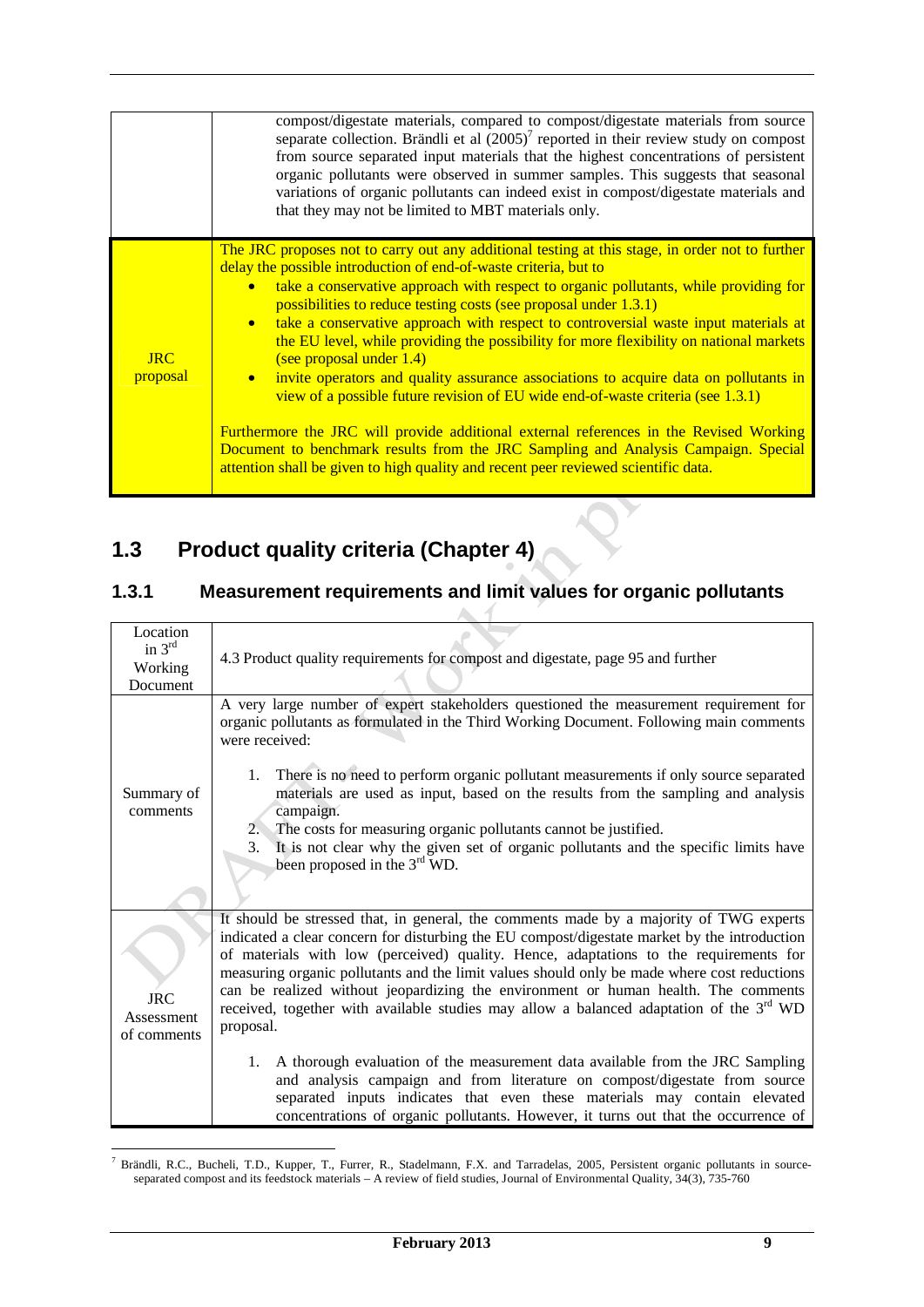| 2.<br>3.                                                                   | elevated concentrations of PCB, PCDD/F and PFCs in such materials is exceptional.<br>Nonetheless, the same studies show that, despite relatively low median values, there<br>exists a non-negligible number of samples $-$ in some case more than 10% of the<br>sample population - for which PAH concentrations are clearly elevated and exceed<br>the different existing limit values in Europe that are available as a reference today.<br>Moreover, Brändli (2006) <sup>8</sup> indicated the potential accumulation of PAH above Swiss<br>guidance concentrations in soils due to regular compost application. Hence, in a<br>conservative approach, the end-of-waste criteria should avoid that materials with<br>elevated PAH levels are placed on the market as products.<br>The costs for organic pollutant measurement have been discussed above (see section<br>1.1.2). The costs for the measurement of organic pollutants can be minimised by<br>reducing the number of parameters for which testing is required to those cases with<br>the strongest incidence of elevated values. Such an approach needs to maintain<br>however an acceptable level of control. An additional option for cost reduction is to<br>combine an initial screening (e.g. in the recognition year) with a reduction in<br>measurement frequency for well performing plants. This should form a safeguard<br>against pollution that is linked to some distinct sources of input materials. Taking<br>into account the relatively higher occurrence of elevated PAH levels in<br>compost/digestate from source separated collection, compared to PCB, PCDD/F and<br>PFC, and also taking into account that the analysis costs for this class of compounds<br>is the lowest of the 4 types and of the same order as the analysis costs for e.g. heavy<br>metals, it would be advisable to keep PAH in the monitoring program, as already<br>suggested by Brändli (2006).<br>The third condition for end-of-waste, as stipulated in Article $6(1)(c)$ of the Waste<br>Framework Directive stipulates that the object should meet the existing legislation<br>and standards applicable to products. The 3 <sup>rd</sup> WD indicated that the compounds<br>PAH, PCB, PCDD/F and PFC appear in several pieces of national legislation for a<br>number of biowaste and similar materials, as shown by the limits in Table 9 on p. 77<br>in the $3rd$ WD. Furthermore, the working group on the revision of the Fertilisers<br>Regulation also proposed these 4 compounds, which are known for their role as<br>indicator compounds for organic contamination. In addition, the available standards<br>and limit values were checked with literature so that the fourth condition for end-of-<br>waste was met as well. Nonetheless, for these four parameters, literature data and the<br>results of the JRC sampling and analysis campaign coincided in that $PAH16$ is the<br>priority parameter that requires control and hence a reduction of the number of<br>pollutant classes to measure may be reasonable. |
|----------------------------------------------------------------------------|------------------------------------------------------------------------------------------------------------------------------------------------------------------------------------------------------------------------------------------------------------------------------------------------------------------------------------------------------------------------------------------------------------------------------------------------------------------------------------------------------------------------------------------------------------------------------------------------------------------------------------------------------------------------------------------------------------------------------------------------------------------------------------------------------------------------------------------------------------------------------------------------------------------------------------------------------------------------------------------------------------------------------------------------------------------------------------------------------------------------------------------------------------------------------------------------------------------------------------------------------------------------------------------------------------------------------------------------------------------------------------------------------------------------------------------------------------------------------------------------------------------------------------------------------------------------------------------------------------------------------------------------------------------------------------------------------------------------------------------------------------------------------------------------------------------------------------------------------------------------------------------------------------------------------------------------------------------------------------------------------------------------------------------------------------------------------------------------------------------------------------------------------------------------------------------------------------------------------------------------------------------------------------------------------------------------------------------------------------------------------------------------------------------------------------------------------------------------------------------------------------------------------------------------------------------------------------------------------------------------------------------------------------------------------------------------------------------------------------------------------------------------------------------------------------------------------------------------------------------------------------------------------------------------------------------------------------------------------------------------------------------------------------------------------------------------------------------------------|
| $\bullet$<br>$\bullet$<br><b>JRC</b><br>proposal<br>$\bullet$<br>$\bullet$ | Taking into account the comments made by many TWG experts that call for a protection of<br>the EU market against products with low (perceived) quality, yet at reasonable costs, the<br>following alternative proposal is made for the measurement of organic pollutants, provided<br>changes are made to the allowable input materials (see section 1.4):<br>In the recognition year: the screening for organic pollutants is reduced to PAH16<br>according to the proposed minimum sampling frequency in the 3rd WD (page 104).<br>The mandatory measurement of PCB, PCDD/F and PFC is no longer proposed.<br>If plants fail any $PAH_{16}$ test in the recognition year, the same measurement<br>frequency is applied in the following year as in the recognition year.<br>If all PAH <sub>16</sub> tests are successful, plants will have to perform at least one PAH <sub>16</sub><br>measurement per 50,000 tonne input material. The QA procedure shall foresee that<br>the sample selection is done at random and that the measurement is performed on<br>samples taken by the external sampler for measurement of the other quality criterion<br>parameters.<br>Failure to meet the proposed $PAH_{16}$ limits will reset the plant to the $PAH_{16}$<br>measurement requirements of the recognition year.<br>It is noted that the organic pollutants analysis results from the mandatory PAH <sub>16</sub>                                                                                                                                                                                                                                                                                                                                                                                                                                                                                                                                                                                                                                                                                                                                                                                                                                                                                                                                                                                                                                                                                                                                                                                                                                                                                                                                                                                                                                                                                                                                                                                                                                                                                 |

 $\frac{1}{8}$  Brändli, R, C. (2006) ORGANIC POLLUANTS IN SWISS COMPOST AND DIGESTATE , PhD Thesis, Lausanne, Switzerland, 275 p. (http://infoscience.epfl.ch/record/86076/files/EPFL\_TH3599.pdf)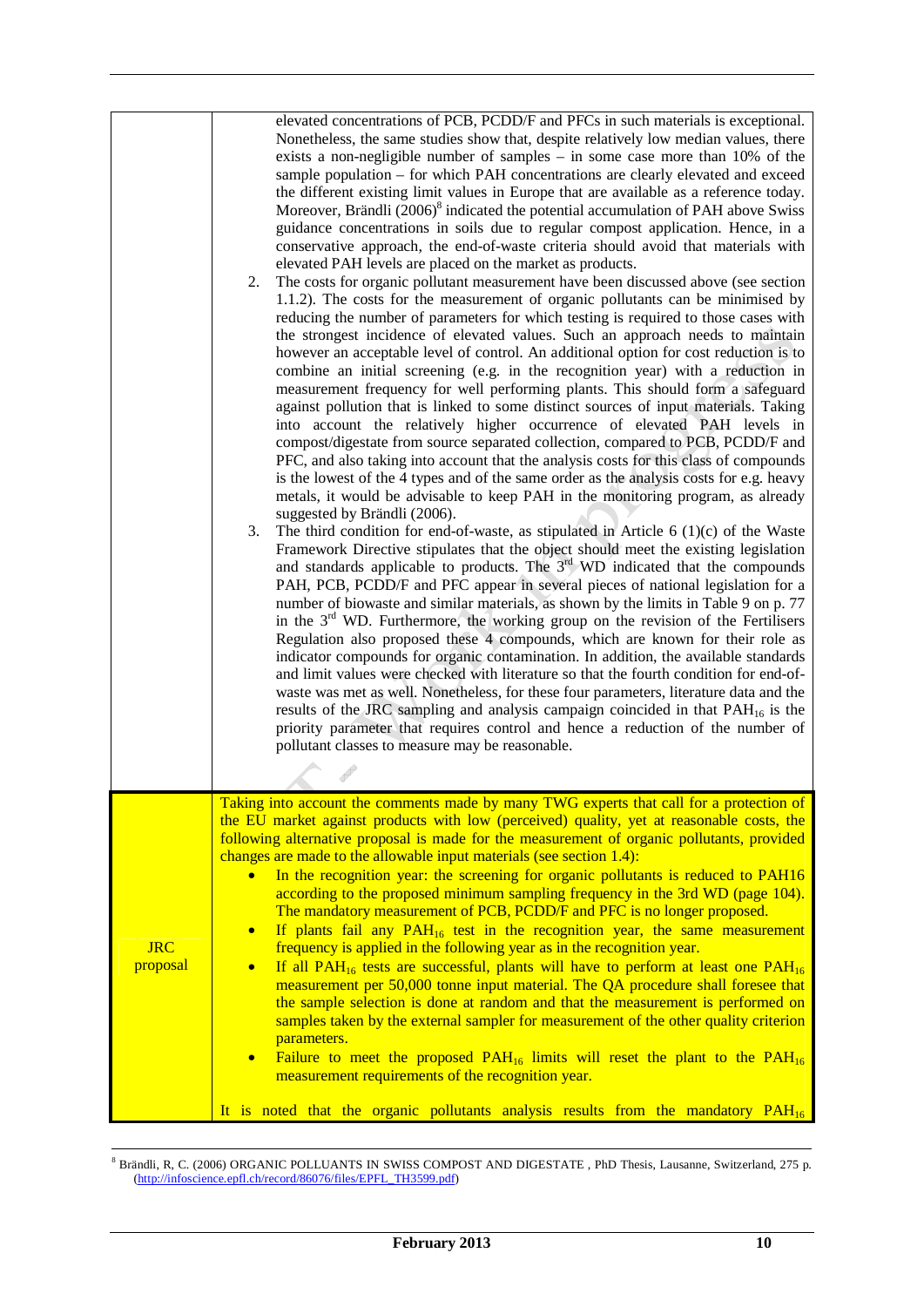measurements would clearly benefit from being listed in a European wide database, together with other pollutant measurements. Such a database may be used for future revisions on the requirements for (organic) pollutant measurements.

It may also be discussed whether it would be desirable to allow national authorities to grant further exemptions to (small scale) producers following the recognition year on the condition that they participate in an available spot monitoring program. In this case, the provisions of such a program should be clearly agreed within the TWG.

### **1.3.2 Limit values for Cu & Zn, other PTEs and physical impurities**

| Location                         |                                                                                                                                                                                                                                                                                                                                                                                                                                                                                                                                                                                                                                                                                                                                                                                                                                                                                                                                                                                                                                                                                                                                                                                                                                                                                                                                                                                                                                                                                                                                                                                                                                                                                                                                                                                                                                                                                                                                                                                                                                                                         |
|----------------------------------|-------------------------------------------------------------------------------------------------------------------------------------------------------------------------------------------------------------------------------------------------------------------------------------------------------------------------------------------------------------------------------------------------------------------------------------------------------------------------------------------------------------------------------------------------------------------------------------------------------------------------------------------------------------------------------------------------------------------------------------------------------------------------------------------------------------------------------------------------------------------------------------------------------------------------------------------------------------------------------------------------------------------------------------------------------------------------------------------------------------------------------------------------------------------------------------------------------------------------------------------------------------------------------------------------------------------------------------------------------------------------------------------------------------------------------------------------------------------------------------------------------------------------------------------------------------------------------------------------------------------------------------------------------------------------------------------------------------------------------------------------------------------------------------------------------------------------------------------------------------------------------------------------------------------------------------------------------------------------------------------------------------------------------------------------------------------------|
| in $3^{rd}$                      |                                                                                                                                                                                                                                                                                                                                                                                                                                                                                                                                                                                                                                                                                                                                                                                                                                                                                                                                                                                                                                                                                                                                                                                                                                                                                                                                                                                                                                                                                                                                                                                                                                                                                                                                                                                                                                                                                                                                                                                                                                                                         |
| Working                          | 4.3 Product quality requirements for compost and digestate, page 95 and further                                                                                                                                                                                                                                                                                                                                                                                                                                                                                                                                                                                                                                                                                                                                                                                                                                                                                                                                                                                                                                                                                                                                                                                                                                                                                                                                                                                                                                                                                                                                                                                                                                                                                                                                                                                                                                                                                                                                                                                         |
| Document                         |                                                                                                                                                                                                                                                                                                                                                                                                                                                                                                                                                                                                                                                                                                                                                                                                                                                                                                                                                                                                                                                                                                                                                                                                                                                                                                                                                                                                                                                                                                                                                                                                                                                                                                                                                                                                                                                                                                                                                                                                                                                                         |
| Summary of<br>comments           | A considerable number of TWG experts advocated an increase for the limit values of Cu and<br>Zn, whereas some experts requested stricter, lower limit values. Some experts also expressed<br>the wish to provide for less strict limits for other potentially toxic elements (PTEs) or<br>physical impurities. The following arguments were presented:<br>1. Cu and Zn levels are too strict when performing a risk assessment, as they are<br>necessary trace elements and appear in high concentrations in several types of input<br>materials (especially manure).<br>Limits for Pb should be increased as some areas in the UK display high Pb contents<br>2.<br>in compost due to historical pollution by leaded fuel. Similarly, it is advocated that<br>Ni limits should be increased as certain regions in Italy display naturally high<br>background soil Ni concentrations.<br>Limits for macroscopic physical impurities should be increased because glass,<br>3.                                                                                                                                                                                                                                                                                                                                                                                                                                                                                                                                                                                                                                                                                                                                                                                                                                                                                                                                                                                                                                                                                            |
|                                  | plastic and metal particles only cause visual nuisance and are inert.<br>Too strict levels on pollutants will exclude a large number of compost/digestate<br>4.<br>materials from being eligible for end-of-waste.                                                                                                                                                                                                                                                                                                                                                                                                                                                                                                                                                                                                                                                                                                                                                                                                                                                                                                                                                                                                                                                                                                                                                                                                                                                                                                                                                                                                                                                                                                                                                                                                                                                                                                                                                                                                                                                      |
| JRC<br>Assessment<br>of comments | It should be stressed that, in general, the comments made by a majority of TWG experts<br>indicated a severe concern for disturbing the EU compost/digestate market by the<br>introduction of materials with low (perceived) quality. Hence, adaptations should only be<br>made to the proposed limit values from the 3 <sup>rd</sup> WD where clear net market benefits can be<br>made without jeopardizing the environment or human health. The comments received,<br>together with available studies may allow a balanced adaptation of the $3rd$ WD proposal.<br>Strict Cu and Zn limit values are needed to protect vulnerable areas and to avoid that<br>contaminated input streams are used deliberately. Although Cu and Zn are<br>micronutrients, scientific data is available that shows that mainly Zn levels in<br>groundwater can be of concern in areas with high Cu and Zn loadings due to<br>fertilization practices. This indicates that there might be a certain margin for<br>increasing the limit values, but in a way that allows protecting the most vulnerable<br>regions.<br>2.<br>PTEs such as Pb and Ni are not known for having any beneficial effects for plants at<br>concentrations above trace level. Increasing limit values to address certain regional<br>phenomena could lead to more contaminated input streams entering the EU<br>compost/digestate chain. Hence, any increase should be avoided.<br>Macroscopic physical impurities are not known for having any beneficial effect for<br>3.<br>plants or soils. Moreover, these materials are not completely inert as is sometimes<br>suggested but are subject to leaching (glass and metal), dissolution (metals) and/or<br>ingestion by soil fauna (all impurities). Allowing to increase the limit value could<br>lead to more contaminated input streams entering the compost/digestate chain.<br>Furthermore, macroscopic physical impurities constitute an important factor for<br>market confidence, as their visibility leads to an immediate perception by the user of |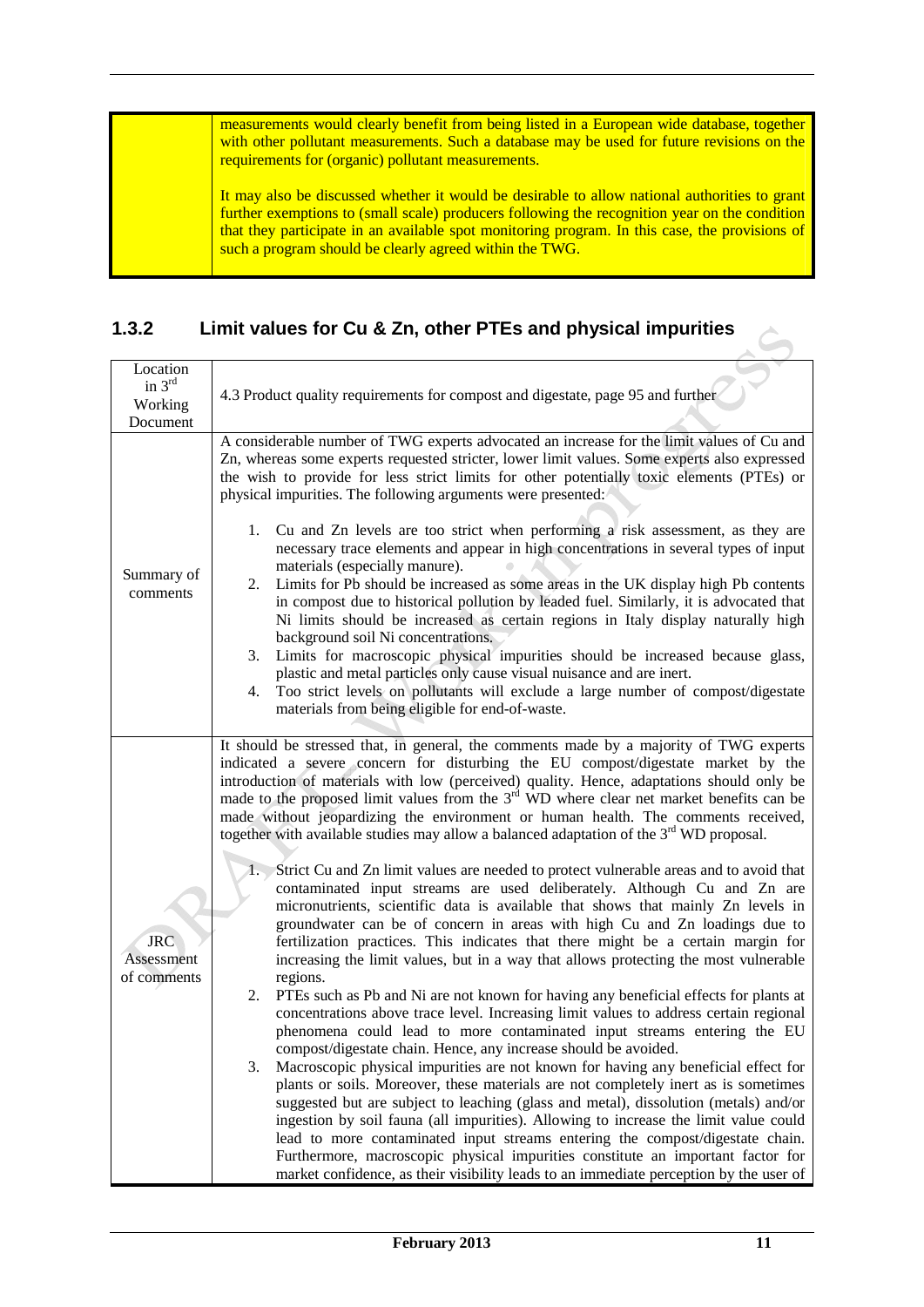|                          | product quality, or the lack thereof. Hence, any increase should be avoided.<br>4. A majority of stakeholders have expressed a clear concern of undermining market<br>confidence by opening up the market to a wide variety of materials with low<br>(perceived) quality. Hence a conservative approach should be taken that safeguards<br>the possible growth of a EU-wide compost/digestate market.                                                                                                                                                                                                                                                                                                                                                                                                                                                                                                                                                                                                                                                                                                                                             |
|--------------------------|---------------------------------------------------------------------------------------------------------------------------------------------------------------------------------------------------------------------------------------------------------------------------------------------------------------------------------------------------------------------------------------------------------------------------------------------------------------------------------------------------------------------------------------------------------------------------------------------------------------------------------------------------------------------------------------------------------------------------------------------------------------------------------------------------------------------------------------------------------------------------------------------------------------------------------------------------------------------------------------------------------------------------------------------------------------------------------------------------------------------------------------------------|
| $_{\rm IRC}$<br>proposal | A conservative but pragmatic adaptation of the 3 <sup>rd</sup> WD criteria is proposed that recognizes the<br>micronutrient value of Cu and Zn, but allows for protection of the most vulnerable areas<br>through clear labelling. The latter provides a tool for national authorities to adapt legislation<br>for specific vulnerable areas:<br>Compost/digestate materials with Cu and Zn levels below the currently proposed<br>limits in the 3rd WD (page 101) receive EU-wide end-of-waste recognition and are<br>exempt from a labelling requirement for their specific metal contents.<br>Compost/digestate materials with Cu and Zn levels above the currently proposed<br>limits in the 3rd WD (page 101) receive EU-wide end-of-waste recognition if the Cu<br>levels are between 100 and 200 mg/kg dry matter and/or Zn levels are between 400<br>and 600 mg/kg dry matter. In this case, the compost/digestate material or any<br>derived product thereof should be clearly labelled as "Compost/digestate materials<br>with high Cu and/or Zn content" and the exact content of the Cu and Zn<br>concentrations should be indicated. |

# **1.3.3 Need for the introduction and feasibility for a stability parameter**

| Location<br>in $3rd$<br>Working<br>Document | 4.3 Product quality requirements for compost and digestate, page 95 and further                                                                                                                                                                                                                                                                                                                                                                                         |
|---------------------------------------------|-------------------------------------------------------------------------------------------------------------------------------------------------------------------------------------------------------------------------------------------------------------------------------------------------------------------------------------------------------------------------------------------------------------------------------------------------------------------------|
|                                             | A majority of stakeholders advocated the reintroduction of a stability/maturity <sup>9</sup> requirement,<br>despite the absence of a uniformly recognized or Horizontal measurement standard. A slight<br>minority of stakeholders argued that stability constitutes more of a market issue than a real<br>quality parameter and that the market needs products with different stability. The latter were<br>in favour of a declaration only or no obligations at all. |
| Summary of<br>comments                      | Stability is needed as a parameter to avoid that hardly treated "shred and spread"<br>1.<br>materials are put on the market and that high organic matter contents are used to<br>mask large pollutant concentrations <sup>10</sup> .<br>Unstable materials can cause problems during storage, transport and/or application<br>(e.g. gaseous or odour emissions).                                                                                                        |
|                                             | The market needs materials with a high organic matter content (so called "fresh"<br>3.<br>materials) to provide the soil with organic matter.<br>It is not possible to introduce a parameter at this stage, as the different Member<br>4.<br>States use very different systems.                                                                                                                                                                                         |
| <b>JRC</b><br>Assessment<br>of comments     | Any adaptation to the proposal should take into account the concerns expressed by a large<br>majority of stakeholders to avoid any introduction of materials with a low (perceived) quality<br>on the market. Moreover, it should be avoided that uncontrolled gaseous and odour emissions<br>can occur during storage, transportation and/or application.                                                                                                              |
|                                             | It is believed that a minimum stability requirement should provide a safeguard<br>1.<br>against the introduction of materials on the market that have hardly undergone any                                                                                                                                                                                                                                                                                              |

erminisment maturity and stability are often used interchangeably (http://www.ecn.nl/docs/society/horizontal/hor7\_stability.pdf). PAS 110 provides a generic definition that can be used for both compost and digestate: "degree of processing and biodegradation at which the rate of biological activity has slowed to an acceptably low and consistent level and will not significantly increase under favourable, altered conditions" (http://www.wrap.org.uk/system/files/private/BSI%20PAS%20110.pdf)

<sup>&</sup>lt;sup>10</sup> Pollutant values are defined on a dry matter basis and hence the less the organic matter is degraded, the higher the dry matter content and therefore the lower the pollutant concentration will be.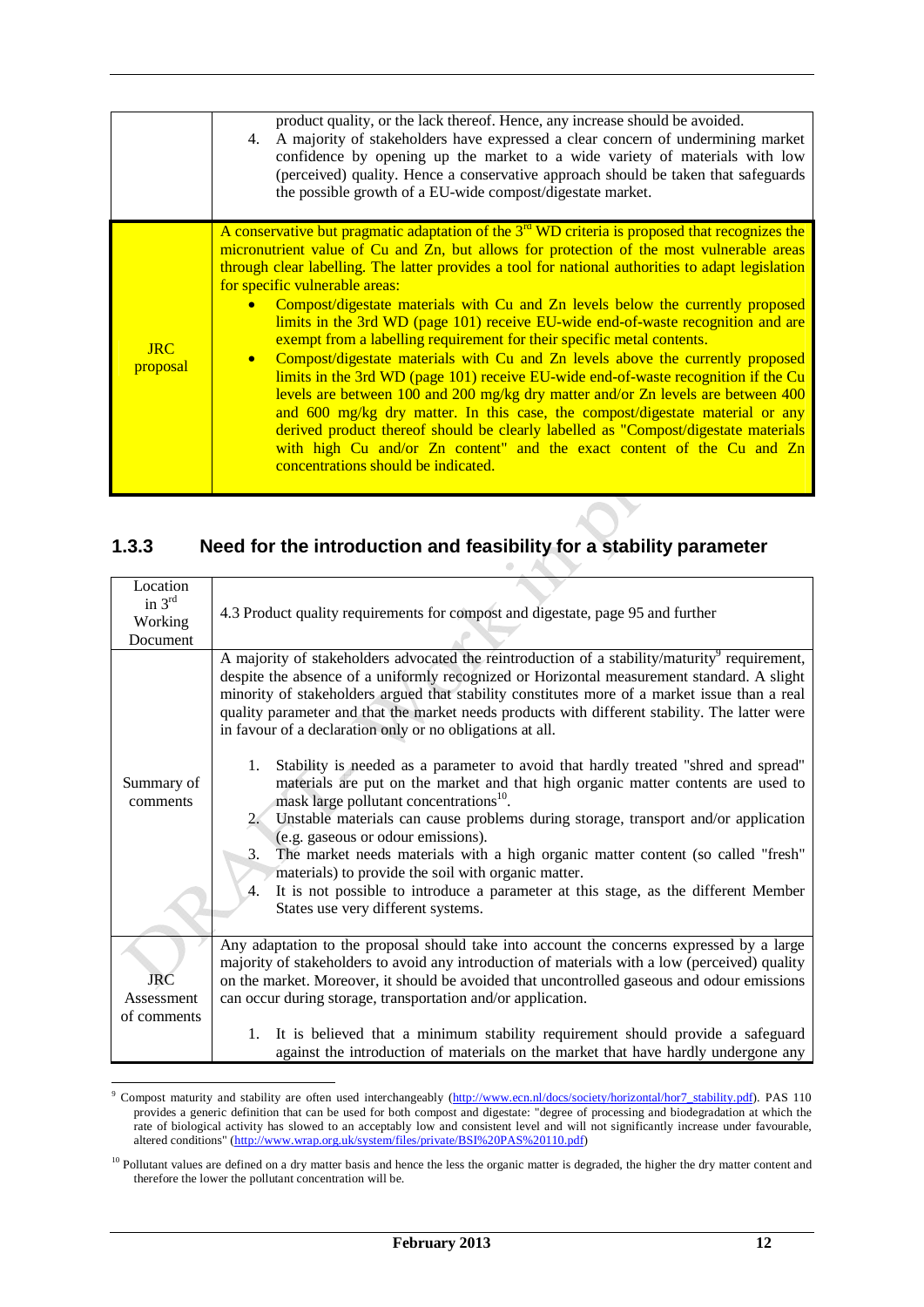|                        | treatment.<br>2.<br>It should be avoided that uncontrolled emissions occur during storage, transport and<br>or application. Moreover, the introduction of a stability parameter may allow for a<br>provision for temporary storage of end-of-waste materials, as requested by some<br>stakeholders (see section 1.5).<br>End-of-waste status should only be granted to materials that have received a full<br>3.<br>stabilization treatment. Although the value of other, non-stable materials is<br>recognized, it may be desirable that these are used under controlled conditions,<br>outside the end-of-waste framework.<br>Many Member States already have requirements on compost stability (limits and/or<br>4.<br>declaration obligations, see Annex 1), often based on self-heating tests or a<br>respirometric index. Studies on the evaluation of the different systems used for<br>stability measurement indicate that the different approaches are actually highly<br>correlated, at least for compost stability. As such, a Rottegrad IV index is very<br>comparable with 15 mmol $O_2$ /kg organic matter/h or 16 mg $CO_2$ /g organic<br>matter/day in a respirometric test. A WRAP study <sup>11</sup> suggested that there is no clear<br>superiority of any given method. Nonetheless, EN standards exist for oxygen uptake<br>rate and self heating tests (EN 16087-1 and EN 16087-2) and hence should be<br>preferable over national standards or commercial measurement tools to provide a<br>level playing field. For digestate stability, it appears that fewer measurement<br>methods are being used at present. Most of them are based on organic acids testing<br>or assessment of remaining biodegradability through an aerobic respirometric test or<br>anaerobic biogas formation potential. Hence, it would be advisable to recognize a<br>number of test methods and limits that are widely in use at present. A future revision<br>may allow for the introduction of a standardized test method. |
|------------------------|-----------------------------------------------------------------------------------------------------------------------------------------------------------------------------------------------------------------------------------------------------------------------------------------------------------------------------------------------------------------------------------------------------------------------------------------------------------------------------------------------------------------------------------------------------------------------------------------------------------------------------------------------------------------------------------------------------------------------------------------------------------------------------------------------------------------------------------------------------------------------------------------------------------------------------------------------------------------------------------------------------------------------------------------------------------------------------------------------------------------------------------------------------------------------------------------------------------------------------------------------------------------------------------------------------------------------------------------------------------------------------------------------------------------------------------------------------------------------------------------------------------------------------------------------------------------------------------------------------------------------------------------------------------------------------------------------------------------------------------------------------------------------------------------------------------------------------------------------------------------------------------------------------------------------------------------------------------------------------------------------------------------------------------|
| <u>JRC</u><br>proposal | In view of ensuring the highly advocated market confidence guarantees and avoiding any<br>adverse environmental impacts, following adaptation is proposed for the RWD:<br>For compost stability, materials are allowed that display a Rottegrad IV or V (self<br>heating test temperature rise of max. 20 degrees C above ambient temperature) or a<br>respirometric index result of maximum 15 mmol O2/kg organic matter/h or 16 mg<br>CO2/g organic matter/day. The methods to be used should be EN standards 16087-1<br>and 16087-2. If a Member State already has an official method in place that differs<br>from the two methods above, together with an associated limit value, it may be used<br>as well.<br>For digestate stability, materials are allowed that display a stability value that meets<br>$\bullet$<br>one of the currently existing limit values (respirometric index result of maximum 50<br>mmol O2/kg organic matter/h, organic acids content of max 1500 mg/l or residual<br>biogas potential of maximum $0.25$ l/ g volatile solids).<br>Should the competent authorities in a Member State introduce a new method for<br>$\bullet$<br>determining digestate stability and propose a corresponding limit value, it should be<br>demonstrated that the requirements are at least as strict as the above proposed<br>requirements according to the allowed methods.<br>Materials being produced in one Member State and used or put on the market in a<br>$\bullet$<br>different Member State shall meet the requirements of both Member States for the<br>stability criterion unless the receiving Member State recognizes the method of the<br>producing Member State.<br>Member States and other stakeholders are encouraged to collaborate towards the development<br>of a standardized measurement method and limit value for stability, one for compost and one<br>for digestate, in view of possible future revisions of the end-of-waste criteria.                                             |

 $^{\rm 11}$ http://www2.wrap.org.uk/downloads/BSI\_PAS\_100\_Update.613d3810.6962.pdf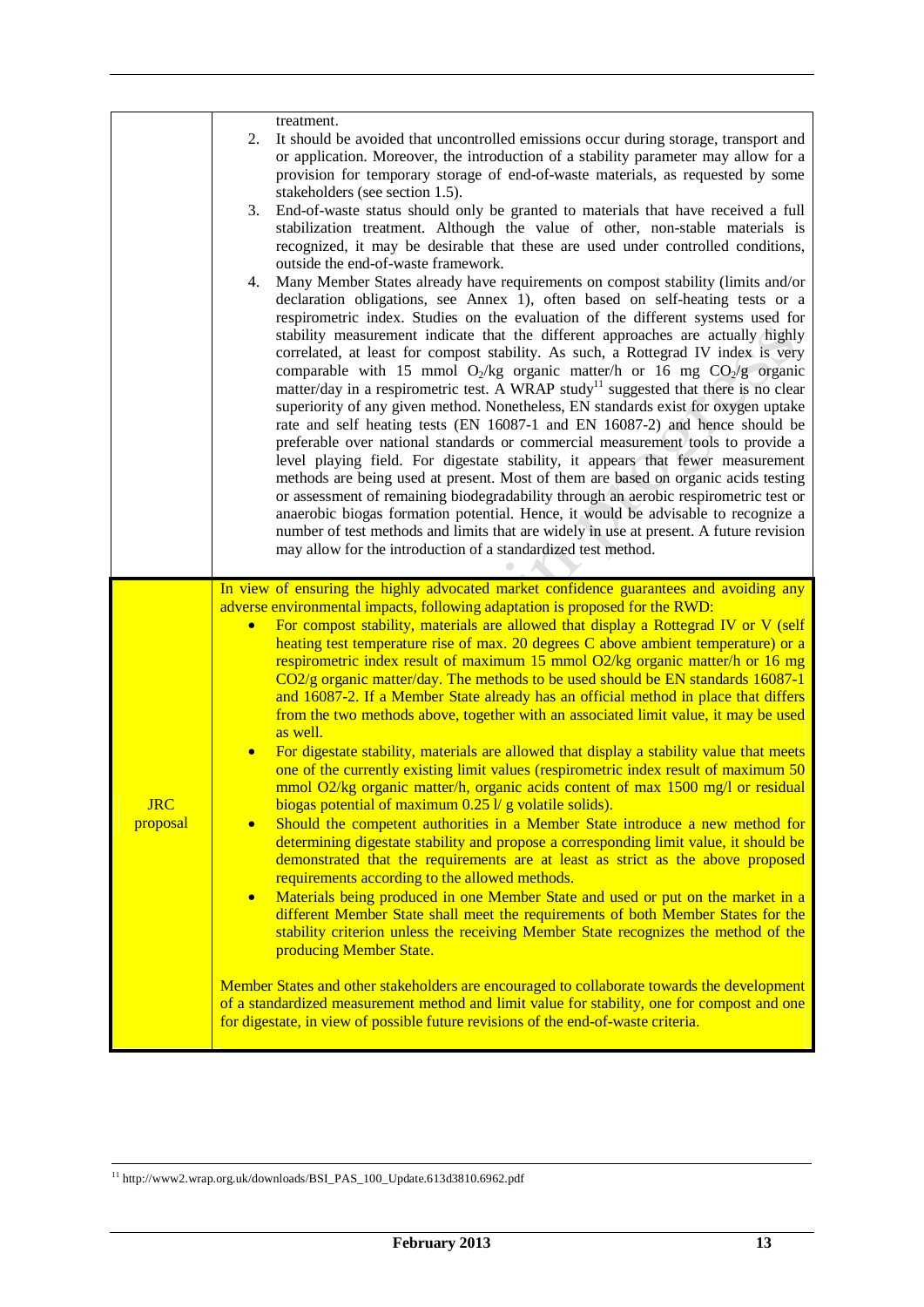| Location<br>in $3rd$<br>Working<br>Document | 4.3 Product quality requirements for compost and digestate, page 95 and further                                                                                                                                                                                                                                                                                                                                                                                                                                                                                                                                                                                                                                                                                                                                                                                                                                                                                                                                                                                                                                                                                                                                                   |
|---------------------------------------------|-----------------------------------------------------------------------------------------------------------------------------------------------------------------------------------------------------------------------------------------------------------------------------------------------------------------------------------------------------------------------------------------------------------------------------------------------------------------------------------------------------------------------------------------------------------------------------------------------------------------------------------------------------------------------------------------------------------------------------------------------------------------------------------------------------------------------------------------------------------------------------------------------------------------------------------------------------------------------------------------------------------------------------------------------------------------------------------------------------------------------------------------------------------------------------------------------------------------------------------|
| Summary of<br>comments                      | A number of experts also expressed a variety of comments on the product quality criteria:<br>The requirement of resetting the measurement frequency for pollutants to the one of<br>1.<br>the input year in case of a 5% change in input materials is questionable.<br>There seems to be an error in the proposed sampling and measurement frequency,<br>2.<br>whereby large plants have a lower number of measurements in the recognition year<br>than in the following year.                                                                                                                                                                                                                                                                                                                                                                                                                                                                                                                                                                                                                                                                                                                                                    |
| <b>JRC</b><br>Assessment<br>of comments     | The requirement of resetting the measurement frequency for pollutants to the one of<br>1.<br>the input year in case of a 5% change should include a clear definition of changes<br>and be revised in view of a proposed change to allowable input materials.<br>2. Possible confusion on the minimum measurement frequency should be clarified.                                                                                                                                                                                                                                                                                                                                                                                                                                                                                                                                                                                                                                                                                                                                                                                                                                                                                   |
| <b>JRC</b><br>proposal                      | Taking into account the proposed modifications to the allowed input materials (see section<br>1.4), it is proposed to adapt the criterion as follows:<br>A change of 10%, based on the annual input expressed in weight, of the input<br>$\bullet$<br>materials occurs<br>A change includes the change of supplier, the change of waste type (as defined in<br>$\bullet$<br>Annex 2) or the geographical change of input materials (change in origin of more<br>than $25 \text{ km}$ ).<br>A change does not include seasonal variations, nor normal daily fluctuations that<br>$\bullet$<br>also occurred in the recognition year (e.g. natural fluctuations of input from<br>municipal biowaste and green waste collection points)<br>For plants with regular changes (more than one per year), the measurement<br>frequency should remain the one of the recognition year<br>It is proposed to redraft the criteria to clarify that from the recognition year onwards the<br>formula should be used to determine the minimum sampling frequency, with the additional<br>requirement that a minimum of 4 samples be taken in the recognition year, so that the<br>sampling frequency is always highest in the recognition year. |

# **1.3.4 Other issues related to product quality criteria**

# **1.4 Input material criteria (Chapter 4)**

### **1.4.1 Issues around the organic fraction from mechanical treatment of MSW, sewage sludge and manure as input materials**

| Location<br>in $3rd$<br>Working<br><b>Document</b> | 4.4 Requirements on input materials, p. 106 and further                                                                                                                                                                                             |
|----------------------------------------------------|-----------------------------------------------------------------------------------------------------------------------------------------------------------------------------------------------------------------------------------------------------|
|                                                    | A clear majority of TWG experts have advised against allowing the organic fraction from                                                                                                                                                             |
|                                                    | mechanical treatment of MSW and sewage sludge as input materials. They regard the<br>evidence from the analysis and sampling campaign as insufficient for allowing the possibility<br>of an EU-wide end-of-waste status of the resulting materials. |
| Summary of<br>comments                             | 1. Using the organic fraction from mechanical treatment of MSW and sewage sludge as                                                                                                                                                                 |
|                                                    | input materials for compost and digestate production is not in line with the Waste<br>Framework Directive.                                                                                                                                          |
|                                                    | 2. Allowing the organic fraction from mechanical treatment of MSW and sewage<br>sludge as input materials will destroy market confidence in compost/digestate.                                                                                      |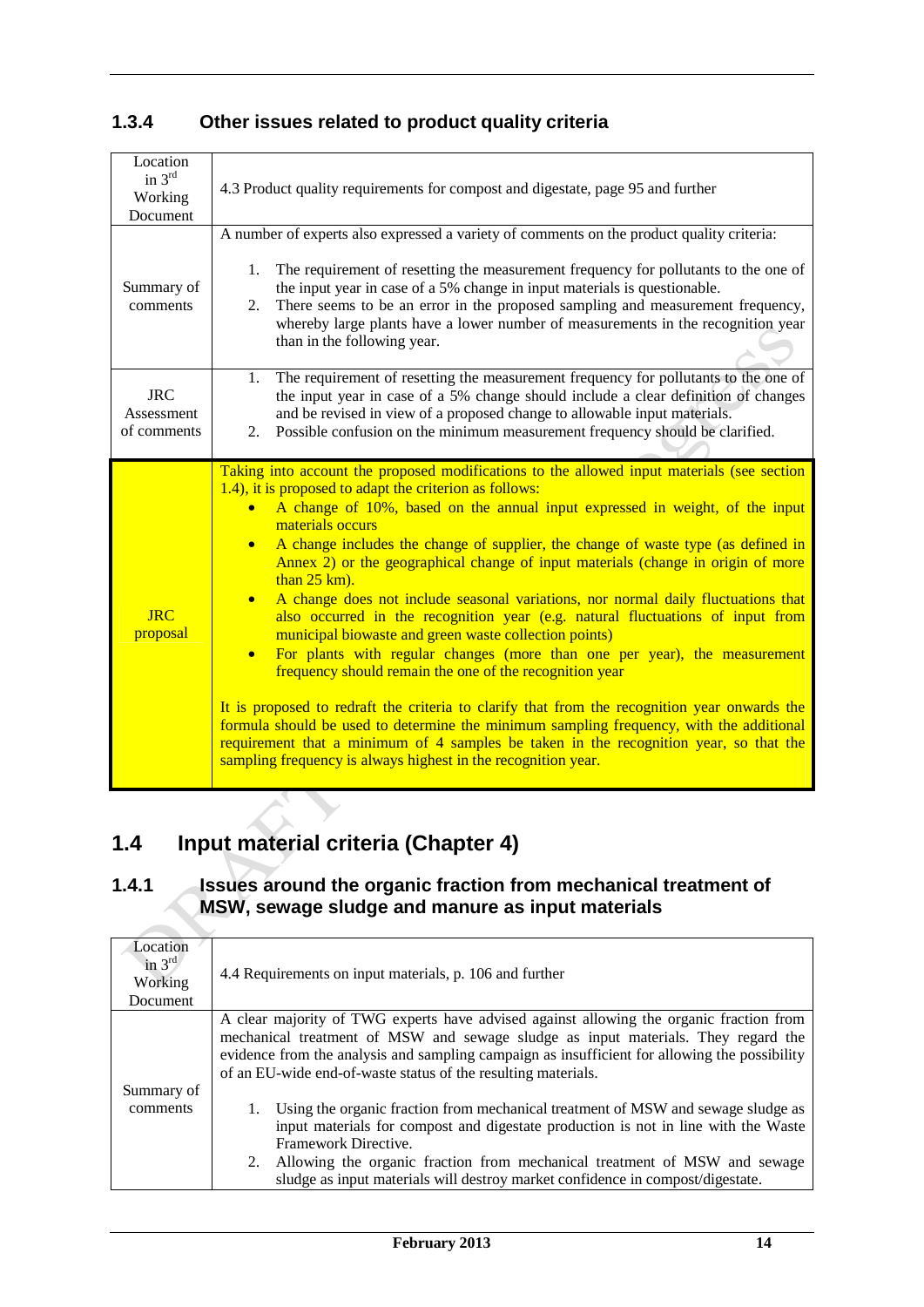|             | Certain input materials should be removed from the positive list as<br>3.                                                                                                         |
|-------------|-----------------------------------------------------------------------------------------------------------------------------------------------------------------------------------|
|             | composting/digestion will be used as an inexpensive route to dispose of polluted                                                                                                  |
|             | waste streams, such as sewage sludge.                                                                                                                                             |
|             | Broad EWC codes (e.g. ending on 99) will lead to certain materials entering the<br>4.                                                                                             |
|             | compost and digestate chain that are not suited.                                                                                                                                  |
|             | MBT and sewage sludge should not be allowed at this moment, but only after a few<br>5.                                                                                            |
|             | years time, when their safe use has been proven. This should give manufacturers                                                                                                   |
|             | time to improve their technologies.                                                                                                                                               |
|             | No MBT material in the study met all requirements for EoW, so all MBT materials<br>6.                                                                                             |
|             | should be banned from eligibility for End-of-waste.<br>Data show <i>generally higher</i> concentration ranges of pollutants in MBT and sewage<br>7.                               |
|             | sludge derived compost/digestate, even if many measured pollutant concentrations                                                                                                  |
|             | are below the proposed limits. Hence these materials should be excluded as a whole                                                                                                |
|             | without judging on individual plant performance.                                                                                                                                  |
|             | Only one country wants to keep MBT technology.<br>8.                                                                                                                              |
|             | Allowing manure as input for compost/digestate will imply that<br>9.<br>all                                                                                                       |
|             | composts/digestates fall under specific, strict legislation (in the NL).                                                                                                          |
|             | 10. The positive list for compost and digestate should be identical.                                                                                                              |
|             | 11. There is no control mechanism available to ensure that plants will reprocess and                                                                                              |
|             | dilute off-specification compost/digestate materials.                                                                                                                             |
|             |                                                                                                                                                                                   |
|             |                                                                                                                                                                                   |
|             | It is clear from the type and number of comments that many TWG experts regard proven                                                                                              |
|             | marketability at EU level as a prerequisite for EU-wide EoW criteria. Hence, many<br>stakeholders are against a positive list that allows contentious input materials for end-of- |
|             | waste materials destined for the EU market. In this respect, numerous experts claim that                                                                                          |
|             | marketability is limited to national contexts for several materials. Hence it is clear that any                                                                                   |
|             | system should provide the optimal conditions for the unhindered development of a European                                                                                         |
|             | market for compost/digestate materials with high proven EU market acceptance potential. In                                                                                        |
|             | the meanwhile, national markets should be given the opportunity to further develop and                                                                                            |
|             | improve systems for which EU-wide acceptance is not guaranteed at present, in view of a                                                                                           |
|             | future revision of input material eligibility.                                                                                                                                    |
|             |                                                                                                                                                                                   |
|             | 1. See comments under 1.1.1.<br>In several countries, established markets exist for compost/digestate products<br>2.                                                              |
|             | derived from sewage sludge and/or MBT materials. However, it appears that an                                                                                                      |
|             | immediate opening of the EU market to such materials could lead to undesired                                                                                                      |
|             | effects and even an undermining of the whole market, based on the expert judgments                                                                                                |
| <b>JRC</b>  | of many stakeholders. Hence any modified proposal should take into account both                                                                                                   |
| Assessment  | the national and possible EU market impacts of provisions for sewage sludge and                                                                                                   |
| of comments | MBT materials.                                                                                                                                                                    |
|             | 3.<br>Several Member States have good experiences with materials based on sewage                                                                                                  |
|             | sludge and/or MSW as input materials and the long-term use has suggested several                                                                                                  |
|             | benefits of these materials notwithstanding their inherent generally higher pollutant                                                                                             |
|             | loading. Other Member States make a clear distinction between sludge and/or MBT                                                                                                   |
|             | materials and other forms of compost/digestate, by e.g. imposing additional                                                                                                       |
|             | measurements or limiting their use to certain applications, because of environmental<br>and/or market concerns. In other Member States, any use of such materials is              |
|             | completely banned because of environmental and/or market concerns. Hence any                                                                                                      |
|             | proposal should take into account both the national and possible EU market impacts                                                                                                |
|             | of provisions for sewage sludge and MBT materials.                                                                                                                                |
|             | EWC codes were listed in the $3rd$ WD for illustration purposes. As they seem to lead<br>4.                                                                                       |
|             | to confusion, it may be considered to remove them and rely on a material definition                                                                                               |
|             | instead. Neither the Ecolabel for soil improvers (Commission Decision                                                                                                             |
|             | $2006/799/EC^{12}$ ), nor the Regulation on organic farming (Commission Regulation                                                                                                |
|             | (EC) No $889/2008^{13}$ ) use EWC codes.                                                                                                                                          |
|             |                                                                                                                                                                                   |

<sup>-</sup>12 http://eur-lex.europa.eu/LexUriServ/LexUriServ.do?uri=OJ:L:2006:325:0028:0034:EN:PDF

<sup>13</sup> http://eur-lex.europa.eu/LexUriServ/LexUriServ.do?uri=OJ:L:2008:250:0001:0084:EN:PDF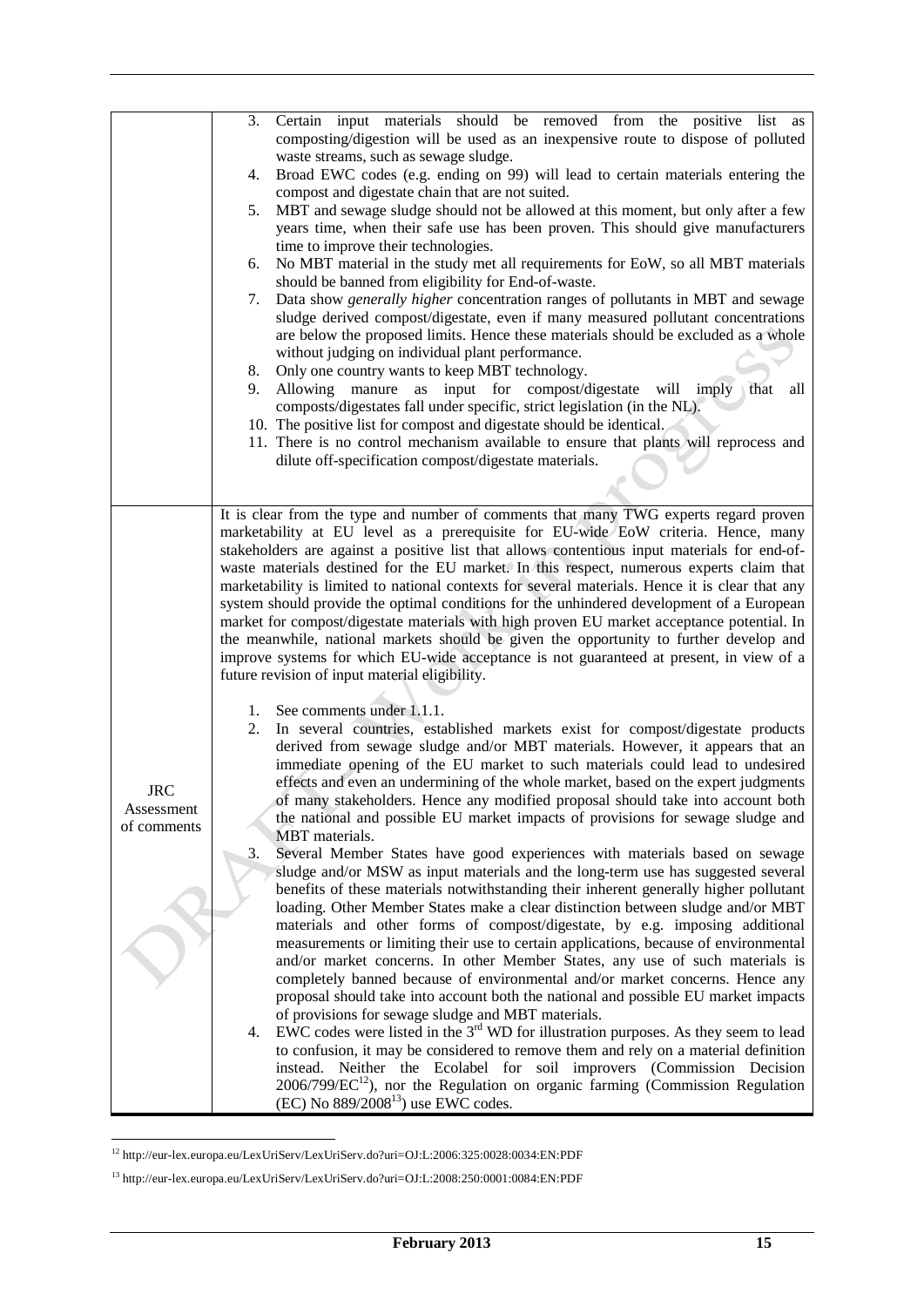|                        | 5.<br>Excluding MBT and sewage sludge materials now from <i>any form</i> of EoW status may<br>create very uncertain market conditions for these materials and hence new<br>investments will be very unlikely, leading to a de facto extinction of the technologies<br>around them. A full exclusion of these materials will also destroy national markets.<br>Hence, a solution should be considered that allows for national end-of-waste systems<br>to be maintained at present for sewage sludge and MBT materials, in view of a<br>possible future revision on their eligibility for end-of-waste criteria.<br>The study did not cover all existing plants in Europe. Other studies (e.g. Ineris 2012)<br>6.<br>study <sup>14</sup> ) indicate that some MBT materials may meet all proposed EU-wide EoW<br>requirements, even on physical impurities. The state of the art of the technology used<br>in MBT shows large differences between plants and hence plants should be<br>examined case by case.<br>Whereas it is correct that median heavy metal concentrations appeared higher for<br>7.<br>MBT and sewage sludge derived materials than their counterparts based on source<br>separated input materials, this was not the case for e.g. PAH concentrations, in the<br>JRC campaign. It is therefore believed that imposing strict parameter limits on the<br>output material is more straightforward for assuring sufficient environmental and<br>human health protection.<br>8.<br>France has a major share in MBT technology nowadays, yet it is not the only MS<br>using MBT technology to produce compost for agricultural or land restoration use.<br>Furthermore, waste management plans for biodegradable waste are under<br>development in many MS and it is unclear what role MBT will play in that.<br>Labelling of manure as input material could allow authorities to distinguish between<br>9.<br>compost/digestate materials that contain manure or don't and hence the legal<br>conditions that should apply to these materials.<br>10. One positive list for compost and digestate input materials could be used in order to<br>promote simplicity and to avoid the preferential market stimulation of certain<br>technologies.<br>11. The Quality Assurance system should allow a strict follow up of the procedure.<br>Plants could be sanctioned in case of unlawful practice (e.g. by fines or ultimate loss<br>of EoW status). |
|------------------------|--------------------------------------------------------------------------------------------------------------------------------------------------------------------------------------------------------------------------------------------------------------------------------------------------------------------------------------------------------------------------------------------------------------------------------------------------------------------------------------------------------------------------------------------------------------------------------------------------------------------------------------------------------------------------------------------------------------------------------------------------------------------------------------------------------------------------------------------------------------------------------------------------------------------------------------------------------------------------------------------------------------------------------------------------------------------------------------------------------------------------------------------------------------------------------------------------------------------------------------------------------------------------------------------------------------------------------------------------------------------------------------------------------------------------------------------------------------------------------------------------------------------------------------------------------------------------------------------------------------------------------------------------------------------------------------------------------------------------------------------------------------------------------------------------------------------------------------------------------------------------------------------------------------------------------------------------------------------------------------------------------------------------------------------------------------------------------------------------------------------------------------------------------------------------------------------------------------------------------------------------------------------------------------------------------------------------------------------------------------------------------------------------------------------------------------------------------------------|
| <b>JRC</b><br>proposal | It is important to safeguard an EU level playing field with regard to environmental protection<br>and human health for materials for which the EU market viability is widely accepted.<br>It is not desirable to suddenly disturb national markets by imposing unwanted or, conversely,<br>prohibiting desired input materials. Hence, it is proposed to currently limit certain input<br>materials to the national context until future assessment of their eligibility for end-of-waste.<br>Such an assessment shall be based on the 4 conditions of Article 6 of the WFD, on<br>information to be collected by the competent authorities and/or other stakeholders.<br>Therefore the following adaptation to the input material criterion is proposed for the RWD:<br>A unique list of input materials is established for both composting and anaerobic<br>$\bullet$<br>digestion.<br>Given the clear indications by the TWG on market viability for different materials,<br>$\bullet$<br>this list shall be based on materials from the separate collection of biowaste as well<br>as biodegradable residues from agriculture, aquaculture, forestry, fishery and<br>horticulture.<br>A generic definition, including criteria for acceptance, rather than a listing of<br>$\bullet$<br>specific input materials, should facilitate national authorities to decide on eligible<br>input materials, especially when new materials enter the market (see also Annex 2).<br>The current exclusion of a material from the input material list excludes it from the<br>$\bullet$<br>current scope. This should allow national end-of-waste systems for non-scope<br>materials to co-exist at present with the EU-wide end-of-waste framework.<br>Only additives are allowed that are needed to improve the process performance<br>$\bullet$                                                                                                                                                                                                                                                                                                                                                                                                                                                                                                                                                                                                                         |

 14 INERIS, 2012, Etude comparative de la qualité de composts et de digestats issus de la fraction fermentescible d'ordures menagères, collectée séparément ou en melange, 124 p.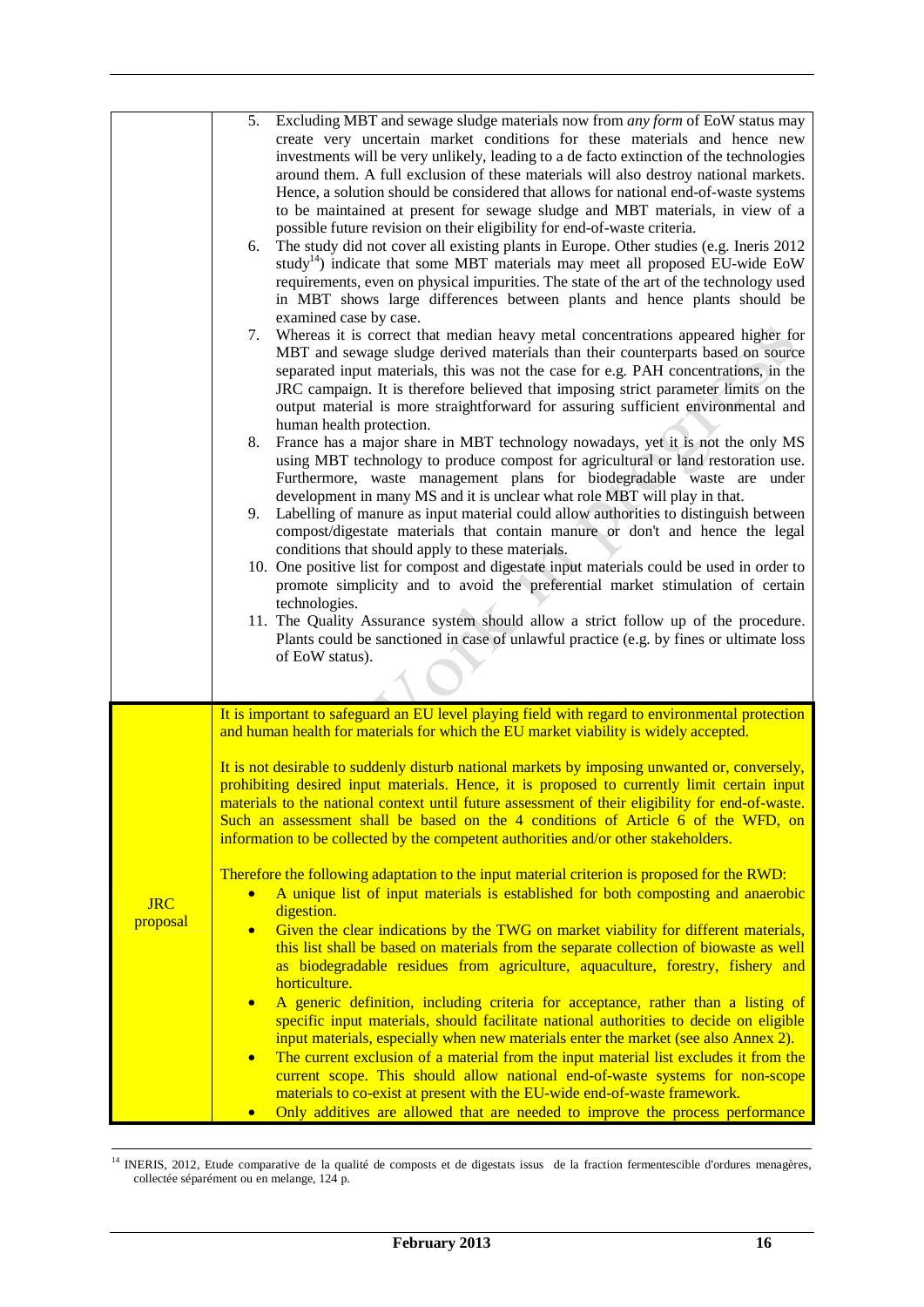| and/or environmental performance of the composting/digestion process (up to 15%)<br>of feedstock).<br>In line with the proposed generic definition and simplification, EWC codes are<br>deleted from the positive list to avoid suitable materials being refused or unsuitable<br>materials being allowed in composting/digestion installations based on their EWC<br>code. |
|-----------------------------------------------------------------------------------------------------------------------------------------------------------------------------------------------------------------------------------------------------------------------------------------------------------------------------------------------------------------------------|
|-----------------------------------------------------------------------------------------------------------------------------------------------------------------------------------------------------------------------------------------------------------------------------------------------------------------------------------------------------------------------------|

# **1.4.2 Possibilities for updating the positive list**

| Location<br>in $3^{rd}$<br>Working<br>Document | 4.4 Requirements on input materials, p. 106 and further                                                                                                                                                                                                                                                                                                                                                                                                                                                                                                                                    |
|------------------------------------------------|--------------------------------------------------------------------------------------------------------------------------------------------------------------------------------------------------------------------------------------------------------------------------------------------------------------------------------------------------------------------------------------------------------------------------------------------------------------------------------------------------------------------------------------------------------------------------------------------|
| Summary of<br>comments                         | Several TWG experts repeated the request to provide for a flexible update mechanism.<br>The EoW proposal has to foresee a workable and fast update mechanism that allows<br>1.<br>quick introduction of new waste streams on the positive list.                                                                                                                                                                                                                                                                                                                                            |
| <b>JRC</b><br>Assessment<br>of comments        | The revised proposal on the allowed input materials list with generic definition<br>$1_{\cdots}$<br>should provide for a framework for national authorities in the different Member<br>States to judge on the suitability of a new input material entering the market. Any<br>new material that meets the proposed criteria should be eligible without the need for<br>specific approval through the Comitology procedure. For materials outside the<br>scope, it is advised to keep the Comitology procedure to ensure consensus on the<br>eligibility for EU-wide end-of-waste criteria. |
| $_{\rm IRC}$<br>proposal                       | The newly proposed generic definition of input materials allows for the inclusion of<br>new input materials that are within the scope, allowing for the fast introduction of<br>new materials that have the highest chances for acceptance on the EU market.                                                                                                                                                                                                                                                                                                                               |

#### **1.4.3 Other issues**  <u>the contract of the contract of the contract of the contract of the contract of the contract of the contract of the contract of the contract of the contract of the contract of the contract of the contract of the contract </u>

| Location                                |                                                                                                                                                                                                                                                                                                            |
|-----------------------------------------|------------------------------------------------------------------------------------------------------------------------------------------------------------------------------------------------------------------------------------------------------------------------------------------------------------|
| in $3rd$                                | 4.4 Requirements on input materials, p. 106 and further                                                                                                                                                                                                                                                    |
| Working                                 |                                                                                                                                                                                                                                                                                                            |
| Document                                |                                                                                                                                                                                                                                                                                                            |
|                                         | A number of other comments regarding input materials were communicated, such as on the<br>use and need of additives or control procedures for input materials.                                                                                                                                             |
| Summary of                              | Certain additives have no specific usefulness for the composting process and should<br>1.<br>be removed from the list                                                                                                                                                                                      |
| comments                                | 2. Visual inspection may not be possible for liquid materials and supply agreements<br>should be allowed as a viable alternative, because chemical analysis is too slow and<br>too expensive.                                                                                                              |
|                                         | It is proposed that input material criteria could be adapted.                                                                                                                                                                                                                                              |
| <b>JRC</b><br>Assessment<br>of comments | The additives should be limited to those that are absolutely necessary to improve the<br>1.<br>process or environmental performance of the composting/digestion process and to<br>the lowest quantities needed to improve the process or environmental performance<br>of the composting/digestion process. |
|                                         | Supply agreements should be allowed if they provide sufficient safeguards (e.g.<br>2.<br>regular analysis results).                                                                                                                                                                                        |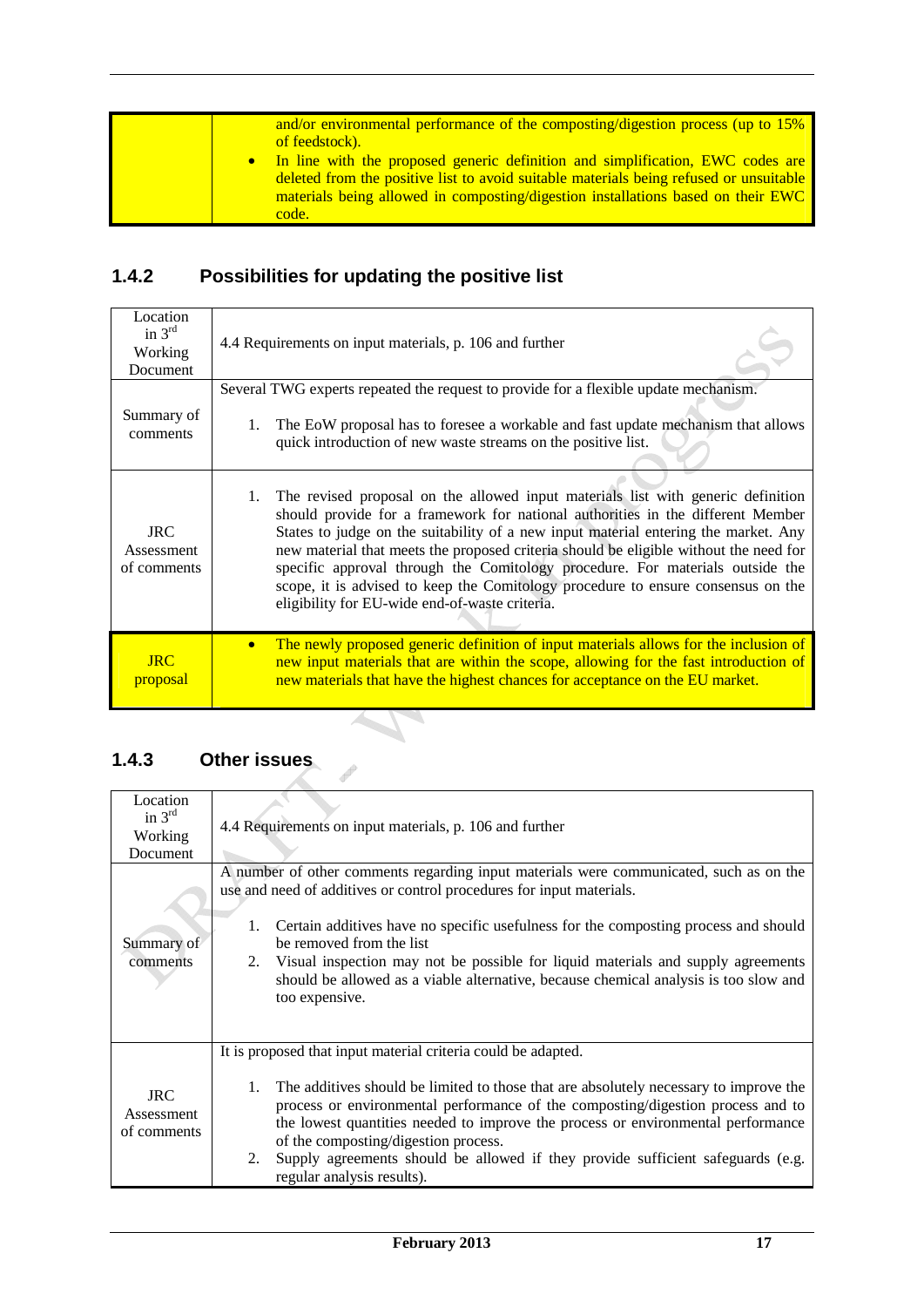| The newly proposed generic definition of input materials also includes a definition<br>for additives that limits the additives to those that are absolutely necessary to<br>improve the process or environmental performance of the composting/digestion<br>process. The quantities are also limited to those that are necessary to improve the<br>process or environmental performance of the composting/digestion process. Any<br><b>JRC</b><br>other additives should be added after obtaining end-of-waste status, e.g. in the<br>proposal<br>production of soil improvers, growing media or fertilisers.<br>It is proposed that supply agreements can be used to replace visual inspection, if they<br>$\bullet$<br>provide better safeguards than can be obtained by visual inspection or chemical<br>analysis by the composting/digestion plant. |  |
|---------------------------------------------------------------------------------------------------------------------------------------------------------------------------------------------------------------------------------------------------------------------------------------------------------------------------------------------------------------------------------------------------------------------------------------------------------------------------------------------------------------------------------------------------------------------------------------------------------------------------------------------------------------------------------------------------------------------------------------------------------------------------------------------------------------------------------------------------------|--|
|                                                                                                                                                                                                                                                                                                                                                                                                                                                                                                                                                                                                                                                                                                                                                                                                                                                         |  |

# **1.5 Application of end-of-waste criteria (Chapter 4)**

| Location<br>in $3rd$<br>Working<br>Document | P. 123 and further                                                                                                                                                                                                                                                                                                                                                                                                                                                                                                                                                                                                                                                                                                                                                                                                                                                                                                                                                                                                                                                   |
|---------------------------------------------|----------------------------------------------------------------------------------------------------------------------------------------------------------------------------------------------------------------------------------------------------------------------------------------------------------------------------------------------------------------------------------------------------------------------------------------------------------------------------------------------------------------------------------------------------------------------------------------------------------------------------------------------------------------------------------------------------------------------------------------------------------------------------------------------------------------------------------------------------------------------------------------------------------------------------------------------------------------------------------------------------------------------------------------------------------------------|
| Summary of<br>comments                      | How can one deal with storage of materials prior to sale (e.g. for digestate materials<br>1.<br>in moments were spreading is not allowed)? Waste regulations will complicate<br>storage of the processed materials, especially in the case of off-site storage facilities.                                                                                                                                                                                                                                                                                                                                                                                                                                                                                                                                                                                                                                                                                                                                                                                           |
| <b>JRC</b><br>assessment                    | Storage of waste material should fall under waste regime to avoid that materials are<br>1.<br>stored for undetermined periods of time in uncontrolled conditions. It should also be<br>avoided that uncontrolled storage is used for stabilization of an unstable material,<br>leading to unwanted gaseous and odour emissions during the storage period.<br>Moreover, waste legislation de facto applies to other parts of the waste treatment<br>facilities as well. On the other hand, it should be considered to allow a limited<br>storage time after obtaining EoW status, provided it is certain that the stable product<br>will be used within a certain period. It is deemed that a maximum period should not<br>be more than one year taking into account the seasonal fertilization needs. A<br>provision in the end-of-waste criteria that allows for storage may also entail more<br>flexibility in the timing of the sample taking and measurement, as the transfer to the<br>next holder or own use does not have to immediately follow the analysis. |
| <b>JRC</b><br>proposal                      | It is proposed that for compost and digestate materials for which all other end-of-<br>$\bullet$<br>waste requirements have been met (including the stability requirement), storage is<br>allowed for a maximum period of 1 year, provided the producer can demonstrate<br>through a purchase agreement or equivalent that the material will be transferred to a<br>holder or used by himself before the end of that 1 year period.<br>The quality assurance system should contain provisions so that storage of materials<br>is done under appropriate conditions to provide protection against humidity, heat or<br>other factors that might negatively affect the compost/digestate quality, the<br>environment or human health.                                                                                                                                                                                                                                                                                                                                  |

# **1.6 Description of impacts (Chapter 5)**

| Location |                                              |
|----------|----------------------------------------------|
| in $3rd$ | 5 Description of impacts, p. 126 and further |
| Working  |                                              |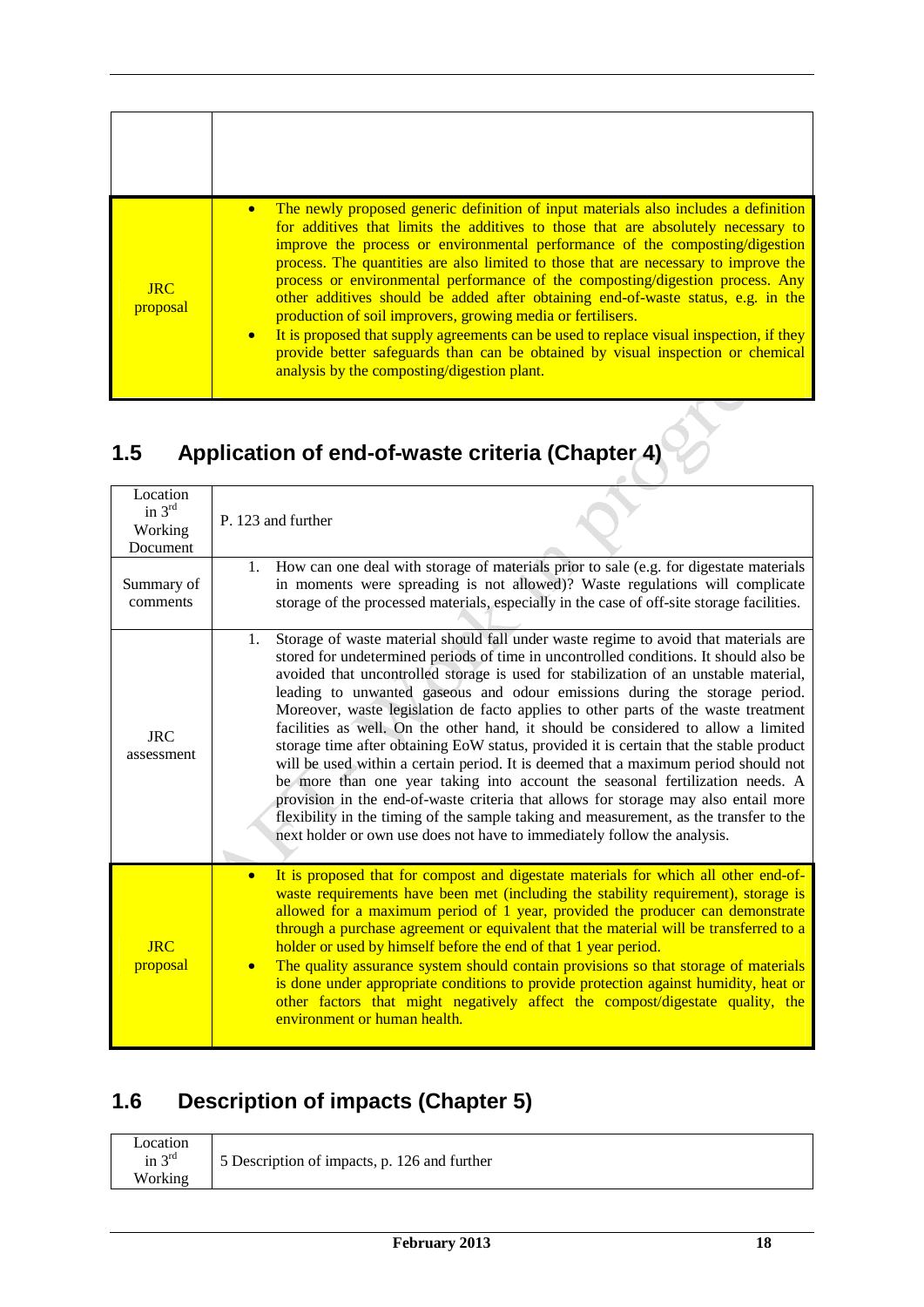| Document                                |                                                                                                                                                                                                                                                                                                                                                                                                                                                                                                                                                                                                                                                                                                                                                          |
|-----------------------------------------|----------------------------------------------------------------------------------------------------------------------------------------------------------------------------------------------------------------------------------------------------------------------------------------------------------------------------------------------------------------------------------------------------------------------------------------------------------------------------------------------------------------------------------------------------------------------------------------------------------------------------------------------------------------------------------------------------------------------------------------------------------|
| Summary of<br>comments                  | Apart from the issues around cost and market impact discussed above, several TWG experts<br>raised a number of comments related to the impact of introducing EU-wide EoW criteria.<br>1. REACH legislation is ambiguous and seems to discriminate between compost and<br>digestate. It should be adapted to allow an equal legal framework for compost and<br>digestate.<br>2. Links to other legislation such as the Fertilisers Regulation currently under revision<br>should be explained.                                                                                                                                                                                                                                                            |
| <b>JRC</b><br>Assessment<br>of comments | 1. Within the framework of proposing EoW criteria, the process is restricted to<br>analyzing existing legislation, such as REACH. REACH provisions cannot be<br>modified through the EoW process. If stakeholders deem a change to REACH<br>provisions for compost and digestate advisable, the existing legal procedures should<br>be followed.<br>2. EoW is independent from Fertilisers Regulation or any other legislation (such as the<br>Sewage Sludge Directive or EU Ecolabel). The Fertilisers Regulation is currently<br>under revision and therefore cannot be used as reference. The EC discusses on a<br>regular basis on developments in the different Working groups to assure alignment<br>of the legislation where desirable or needed. |
| <b>JRC</b><br>proposal                  | The proposals for end-of-waste for compost/digestate will be provided to the EC<br>$\bullet$<br>services dealing with the work on the revision of the Fertilisers Regulation, Sewage<br>Sludge Directive and the EU Ecolabel for soil improvers/growing media.                                                                                                                                                                                                                                                                                                                                                                                                                                                                                           |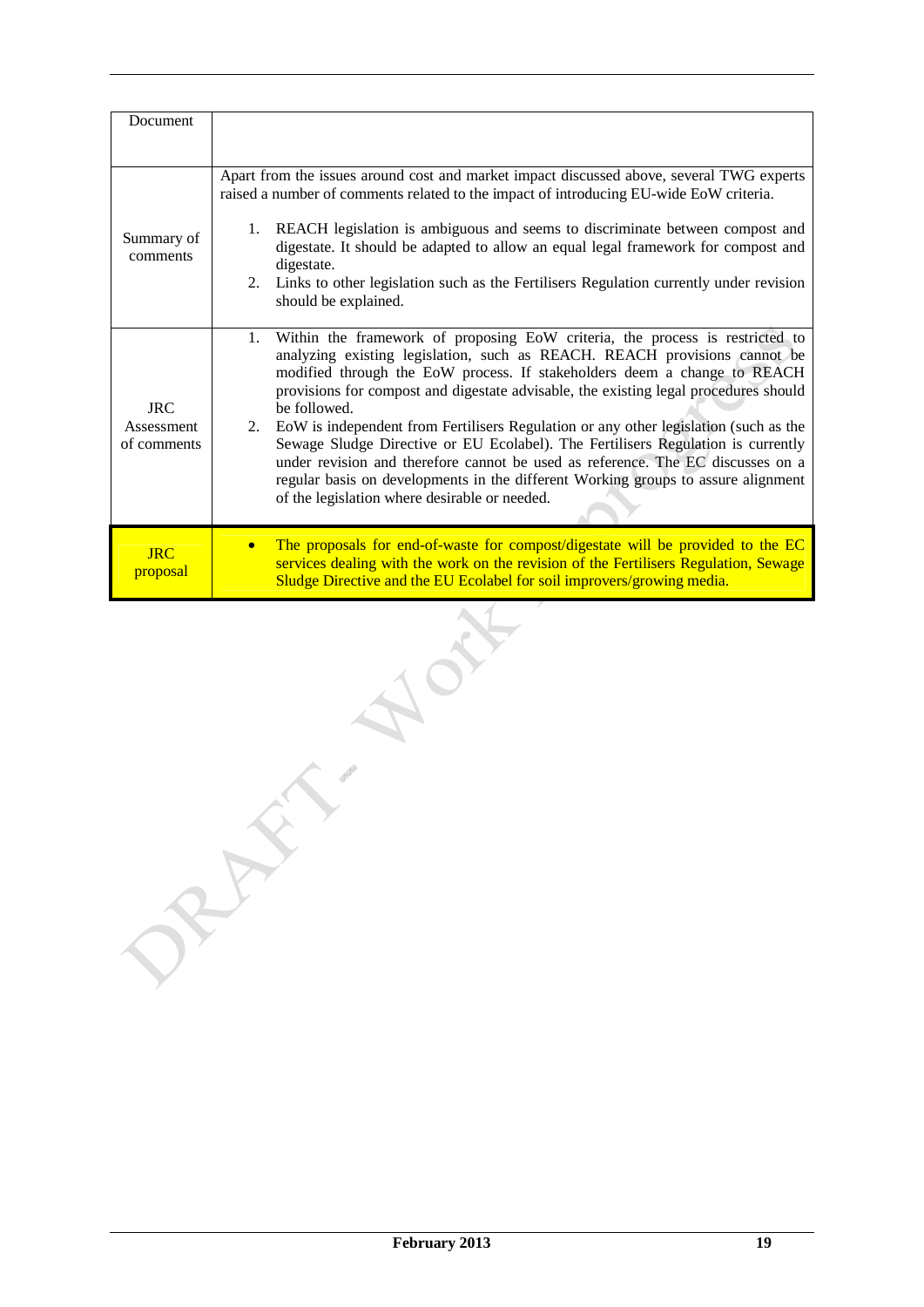## **2 ITEMS NOT PROPOSED FOR DISCUSSION AT THE THIRD WORKSHOP**

## **2.1 Legal issues around EU-wide end-of-waste criteria**

# **2.1.1 Issues around the Waste Framework Directive Article 6**

| Location<br>in $3rd$<br>Working<br>Document | Full document                                                                                                                                                                                                                                                                                                                                                                                                                                                                                                                                                                                                                                                                                                                                                                                                                                                                                                                                                                                                                                                                                                                                                                                                                                                                                                                                                                                                                                                                                                                                                                                                           |
|---------------------------------------------|-------------------------------------------------------------------------------------------------------------------------------------------------------------------------------------------------------------------------------------------------------------------------------------------------------------------------------------------------------------------------------------------------------------------------------------------------------------------------------------------------------------------------------------------------------------------------------------------------------------------------------------------------------------------------------------------------------------------------------------------------------------------------------------------------------------------------------------------------------------------------------------------------------------------------------------------------------------------------------------------------------------------------------------------------------------------------------------------------------------------------------------------------------------------------------------------------------------------------------------------------------------------------------------------------------------------------------------------------------------------------------------------------------------------------------------------------------------------------------------------------------------------------------------------------------------------------------------------------------------------------|
| Summary of<br>comments                      | A few experts raised concerns about or questioned the feasibility of end-of-waste criteria at<br>EU level. The following reasons were given that are related to the conditions for end-of-waste<br>as set out in Article 6 of the Waste Framework Directive<br>Condition 1: the substance or object is commonly used for specific purposes<br>1. The use of compost/digestate is limited to soil improvement and agricultural land<br>and other uses are limited<br>Condition 2: a market or demand exists for such a substance or object<br>In some Member States, there is no market or demand for compost and/or digestate.<br>2.<br>Compost/digestate material has a very low market value.<br>3.<br>There is hardly any cross-border movement of compost/digestate, so EU-wide EoW<br>4.<br>criteria have little additional value to the existing compost/digestate markets<br>governed by national legislation.<br>5. The enforcement of a possible EoW regulation at EU level will destabilise well<br>established markets.<br>Condition 3: the substance or object fulfils the technical requirements for the specific<br>purposes and meets the existing legislation and standards applicable to products<br>Legislation and standards in different Member States widely varies and is difficult to<br>6.<br>reconcile.<br>Condition 4: the use of the substance or object will not lead to overall adverse environmental<br>or human health impacts<br>The proposed limit values are either too strict or not strict enough to provide an<br>7.<br>appropriate protection of the environment and human health |
|                                             | National initiatives on end-of-waste criteria show that there is a clear use for<br>1.<br>compost and digestate as a soil improver and/or organic fertiliser. More than 14.5<br>Mtonne of compost and 2 Mtonne of digestate from biodegradable waste is put on<br>the market in the EU per year.<br>The markets for compost and digestate clearly vary in the different Member States.<br>2.                                                                                                                                                                                                                                                                                                                                                                                                                                                                                                                                                                                                                                                                                                                                                                                                                                                                                                                                                                                                                                                                                                                                                                                                                            |
| <b>JRC</b><br>Assessment<br>of comments     | Nonetheless, several Member States have successfully developed markets for<br>compost and digestate over the years, proving the market feasibility of the materials.<br>These markets are supported by systems equivalent or similar to end-of-waste, such<br>as the UK PAS 100 and 110 systems.                                                                                                                                                                                                                                                                                                                                                                                                                                                                                                                                                                                                                                                                                                                                                                                                                                                                                                                                                                                                                                                                                                                                                                                                                                                                                                                        |
|                                             | The market value for compost/digestate in bulk is indeed only a few Euro per tonne,<br>3.<br>largely below its agronomic value that is around 20 Euro per tonne fresh matter for<br>compost and around 5-7 Euro per tonne fresh matter for digestate. This indicates the<br>potential for improving prices through a better development of compost/digestate<br>markets. Nevertheless, derived products such as growing media or dried fertilisers<br>already benefit from clearly higher market prices (as described in Chapter 2 in the                                                                                                                                                                                                                                                                                                                                                                                                                                                                                                                                                                                                                                                                                                                                                                                                                                                                                                                                                                                                                                                                               |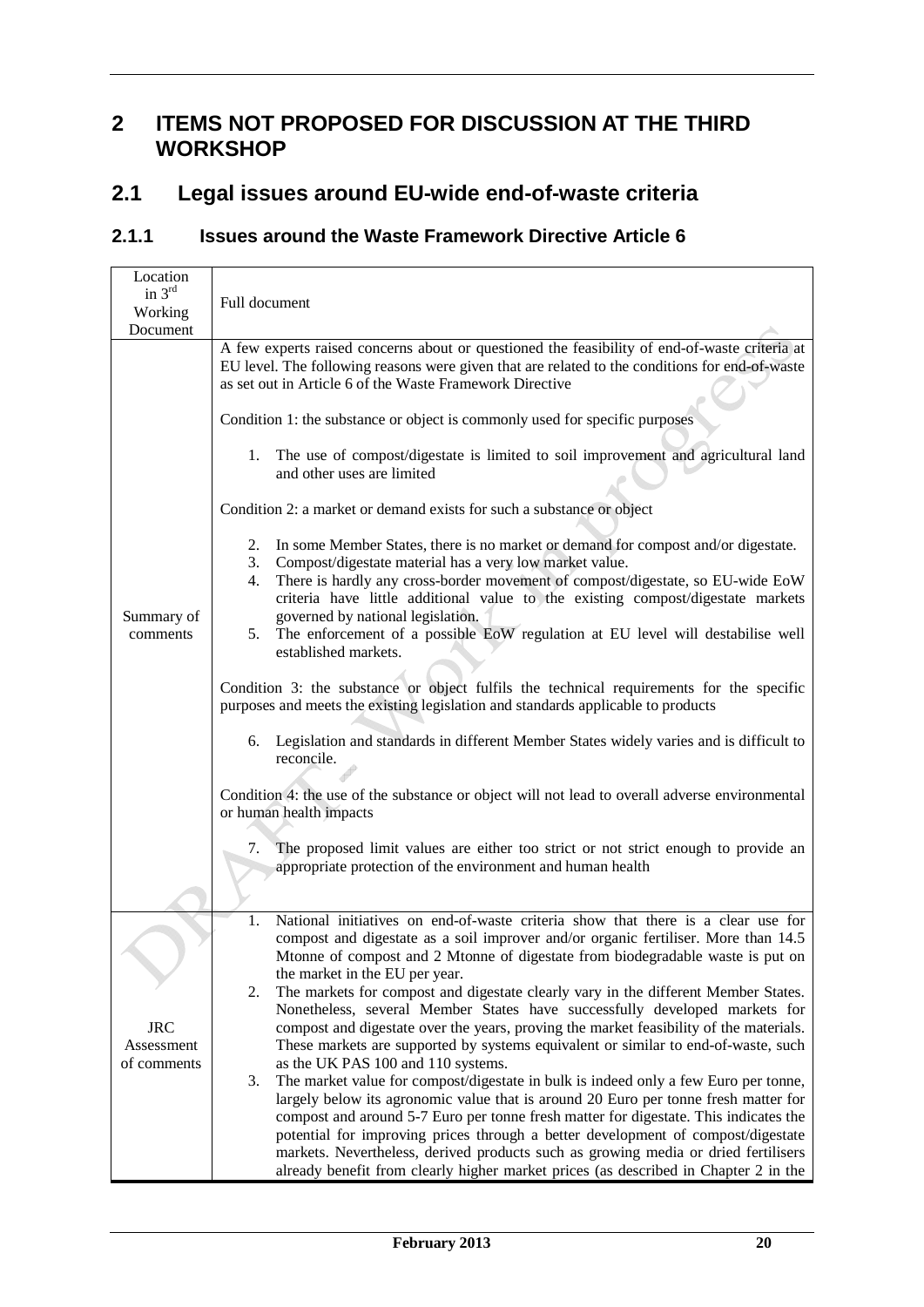|                        | Working Document).<br>National compost/digestate markets indeed are dominant, with only about 1% cross-<br>4.<br>border trade at present. However, this is not the case for the markets of many derived<br>products such as agricultural produce. Confidence in EU-wide recognised end-of-<br>waste compost/digestate through the EU food market could provide for a stimulus to<br>the compost/digestate markets. Furthermore, the compost/digestate industry is linked<br>to other sectors for which markets are clearly international, such as technology<br>providers, analytical laboratories, quality assurance organisations, etc. These sectors<br>may clearly benefit from a unified market at EU-level, which in turn may lead to a<br>wider choice and better services for the compost/digestate producers.<br>The enforcement of a possible EU-wide EoW regulation may cause some adaptation<br>5.<br>needs to well established markets where these are present. Nonetheless, the proposed<br>criteria from the $3rd$ WD are predominantly in line with existing legislation and<br>practices in many Member States. Moreover, EU-wide available EoW legislation<br>could provide for a possible accelerated market development in Member States in<br>which compost/digestate markets are currently in an initial state, thanks to legal<br>certainty.<br>The majority of the proposed criteria are well in line with existing requirements in<br>6.<br>Member States. The proposed adaptations for the RWD also take into account<br>specific national legislation and market conditions by focussing on the materials that<br>receive wide support for an approach at EU level.<br>The third condition for end-of-waste, as stipulated in Article $6(1)(c)$ of the Waste<br>7.<br>Framework Directive stipulates that the object should meet the existing legislation<br>and standards applicable to products. Hence, any proposed criteria should be derived<br>from existing standards and legislation. In addition, the available standards and limit<br>values have been checked with literature so that the fourth condition for end-of-<br>waste is respected as well. Limit values should be strict enough in order to ensure a<br>safe use under all circumstances, including in the most vulnerable areas. |
|------------------------|------------------------------------------------------------------------------------------------------------------------------------------------------------------------------------------------------------------------------------------------------------------------------------------------------------------------------------------------------------------------------------------------------------------------------------------------------------------------------------------------------------------------------------------------------------------------------------------------------------------------------------------------------------------------------------------------------------------------------------------------------------------------------------------------------------------------------------------------------------------------------------------------------------------------------------------------------------------------------------------------------------------------------------------------------------------------------------------------------------------------------------------------------------------------------------------------------------------------------------------------------------------------------------------------------------------------------------------------------------------------------------------------------------------------------------------------------------------------------------------------------------------------------------------------------------------------------------------------------------------------------------------------------------------------------------------------------------------------------------------------------------------------------------------------------------------------------------------------------------------------------------------------------------------------------------------------------------------------------------------------------------------------------------------------------------------------------------------------------------------------------------------------------------------------------------------------------------------------------------------------------------------------------------------------------------------------------------|
|                        |                                                                                                                                                                                                                                                                                                                                                                                                                                                                                                                                                                                                                                                                                                                                                                                                                                                                                                                                                                                                                                                                                                                                                                                                                                                                                                                                                                                                                                                                                                                                                                                                                                                                                                                                                                                                                                                                                                                                                                                                                                                                                                                                                                                                                                                                                                                                    |
| <b>JRC</b><br>proposal | The proposed modified set of end-of-waste criteria outlined above in this BP<br>$\bullet$<br>includes specific requirements to ensure that the 4 basic conditions for end-of-waste,<br>according to Article 6 of the Waste Framework Directive, have clearly been met.                                                                                                                                                                                                                                                                                                                                                                                                                                                                                                                                                                                                                                                                                                                                                                                                                                                                                                                                                                                                                                                                                                                                                                                                                                                                                                                                                                                                                                                                                                                                                                                                                                                                                                                                                                                                                                                                                                                                                                                                                                                             |
|                        |                                                                                                                                                                                                                                                                                                                                                                                                                                                                                                                                                                                                                                                                                                                                                                                                                                                                                                                                                                                                                                                                                                                                                                                                                                                                                                                                                                                                                                                                                                                                                                                                                                                                                                                                                                                                                                                                                                                                                                                                                                                                                                                                                                                                                                                                                                                                    |

# **2.2 Product quality requirements (Chapter 4)**

# **2.2.1 Need for independent sampling**

| Location<br>in $3^{\text{rd}}$<br>Working<br><b>Document</b> | P. 95 and further                                                                                                                                                                                                                                                                                                                                                                        |
|--------------------------------------------------------------|------------------------------------------------------------------------------------------------------------------------------------------------------------------------------------------------------------------------------------------------------------------------------------------------------------------------------------------------------------------------------------------|
| Summary of<br>comments                                       | A few experts expressed their concern about the introduction of independent sampling<br>requirements.<br>Independent sampling and measurement requirements would lead to additional costs<br>for plant operators in MS that currently allow plants to provide samples themselves.                                                                                                        |
| <b>JRC</b><br>assessment                                     | See also section 1.1.2. A minimum number of independent samples to be taken is<br>1.<br>necessary to guarantee confidence and maintain a level playing field across the EU.<br>The $3rd$ WD proposal only provides for such a minimum number of samples to be<br>sampled independently. The QA system may provide for additional sampling, which<br>can be performed by plant personnel. |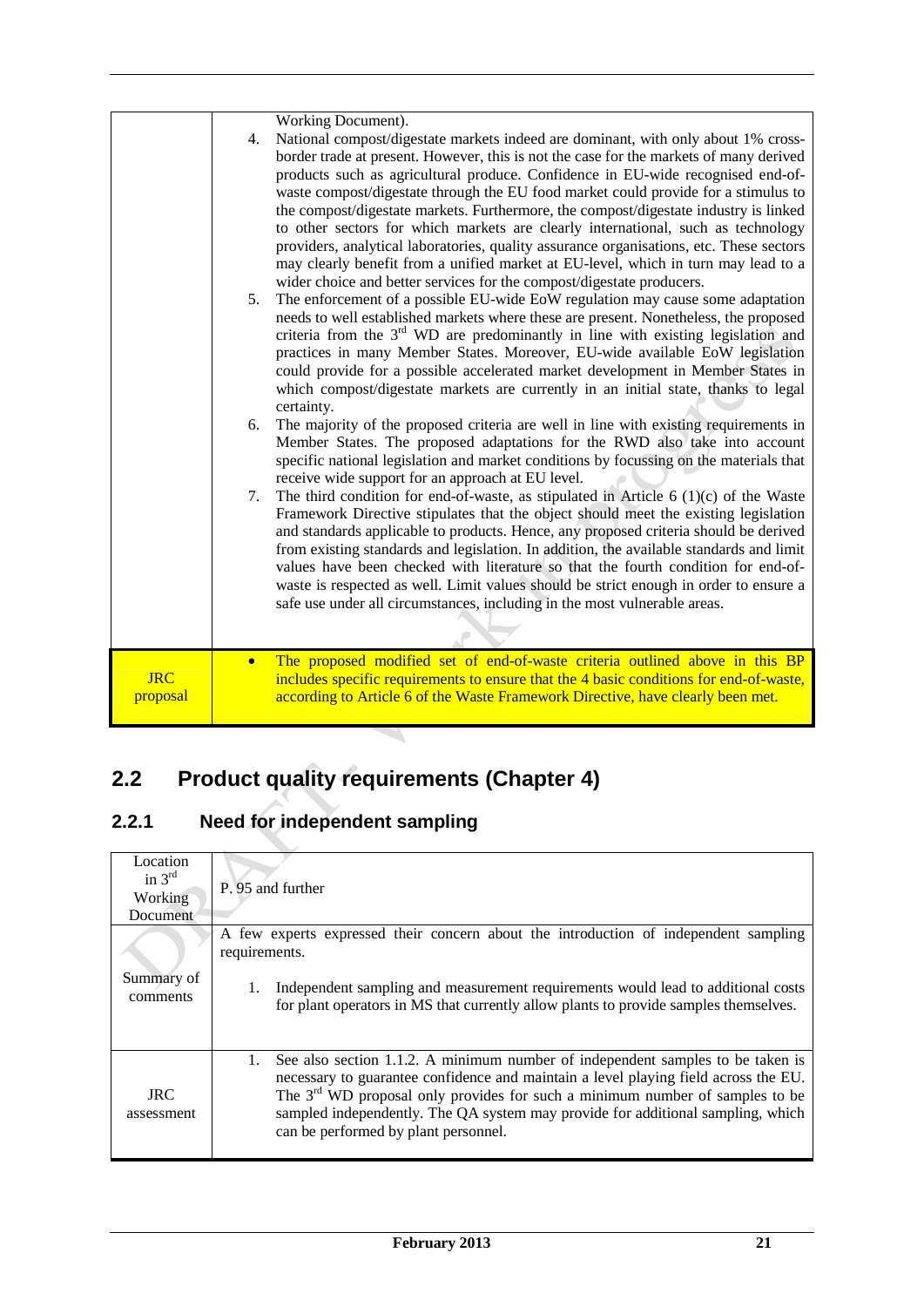• No further change proposed to  $3<sup>rd</sup>$  WD proposed requirement of a minimum frequency of independent sampling.

#### **2.2.2 Need for the use of uniform standards from project Horizontal**

| Location<br>in $3rd$<br>Working<br>Document | 4.3 Product quality requirements for compost and digestate, page 95 and further                                                                                                                                                                                                                                                                                                                                                                                                                                                                                                                                                                                                                                                                          |
|---------------------------------------------|----------------------------------------------------------------------------------------------------------------------------------------------------------------------------------------------------------------------------------------------------------------------------------------------------------------------------------------------------------------------------------------------------------------------------------------------------------------------------------------------------------------------------------------------------------------------------------------------------------------------------------------------------------------------------------------------------------------------------------------------------------|
| Summary of<br>comments                      | A few experts expressed their concern about the introduction of Horizontal standards.<br>A switch from national measurement standards to EU Horizontal measurement<br>standards will induce high costs for accreditation.                                                                                                                                                                                                                                                                                                                                                                                                                                                                                                                                |
| <b>JRC</b><br>Assessment<br>of comments     | See also section 1.1.2. Standardization is generally known to lead to cost reduction<br>1.<br>on the longer term <sup>15</sup> (e.g. EU wide competition by laboratories for analytical<br>measurements). Furthermore, project Horizontal was launched in order to have<br>common measurement standards in the framework of EU legislation, and financed<br>by many Member States. <sup>16</sup> Moreover, discussions at the various Workshops<br>indicated that using different measurement standards can lead to conflicts about<br>mutual recognition and that the use of national standards may jeopardize the level<br>playing field (e.g. discussions on the accuracy of the optical sieving method versus<br>bleach destruction for impurities). |
| $_{\rm IRC}$<br>proposal                    | No further change proposed to the formulation used in the $3rd$ WD. It is advised to<br>$\bullet$<br>continue using Horizontal standards where available and otherwise allow CEN/TC<br>223 methods (for compost) where available and otherwise national standards.                                                                                                                                                                                                                                                                                                                                                                                                                                                                                       |

# **2.3 Input material requirements (Chapter 4)**

| Location<br>in $3rd$<br>Working<br>Document | P. 106 and further                                                                                                                                                                                     |
|---------------------------------------------|--------------------------------------------------------------------------------------------------------------------------------------------------------------------------------------------------------|
| Summary of<br>comments                      | Additional waste codes should be added (to include other materials falling under the<br>description) or removed (to avoid that other wastes with the same EWC code can be<br>used as input materials). |
| <b>JRC</b><br>assessment                    | 1. The EWC waste codes were only given for illustration and the description should<br>have been the primary source of information to judge whether a material is suited as<br>input material or not.   |

-<sup>15</sup> http://www.din.de/sixcms\_upload/media/2896/economic\_benefits\_standardization.pdf

<sup>&</sup>lt;sup>16</sup> Project HORIZONTAL started in December 2002 with the aim to develop horizontal and harmonised European standards in the field of sludge, soil, and treated biowaste to facilitate the regulation of these major streams in the multiple decisions related to different uses and disposal governed by EU Directives. Project HORIZONTAL was financed by the European Commission DG RTD under the Framework 6 Programme (Thematic Priority 8.1 STREP: Topic 1.5 Environmental assessment), the European Commission DG ENV, several EU Member States and the Joint Research Centre. The following Member States provided direct financial support: Austria (UBA), Belgium (ISSEP), Germany (UBA), Denmark (MST), Spain (MMA), France (ADEME), Nordic council of Ministries (Finland, Sweden, Norway, Iceland, Denmark), Italy (APAT), Ireland (EPA), Netherlands (VROM), United Kingdom (DEFRA, EA). (http://horizontal.ecn.nl/)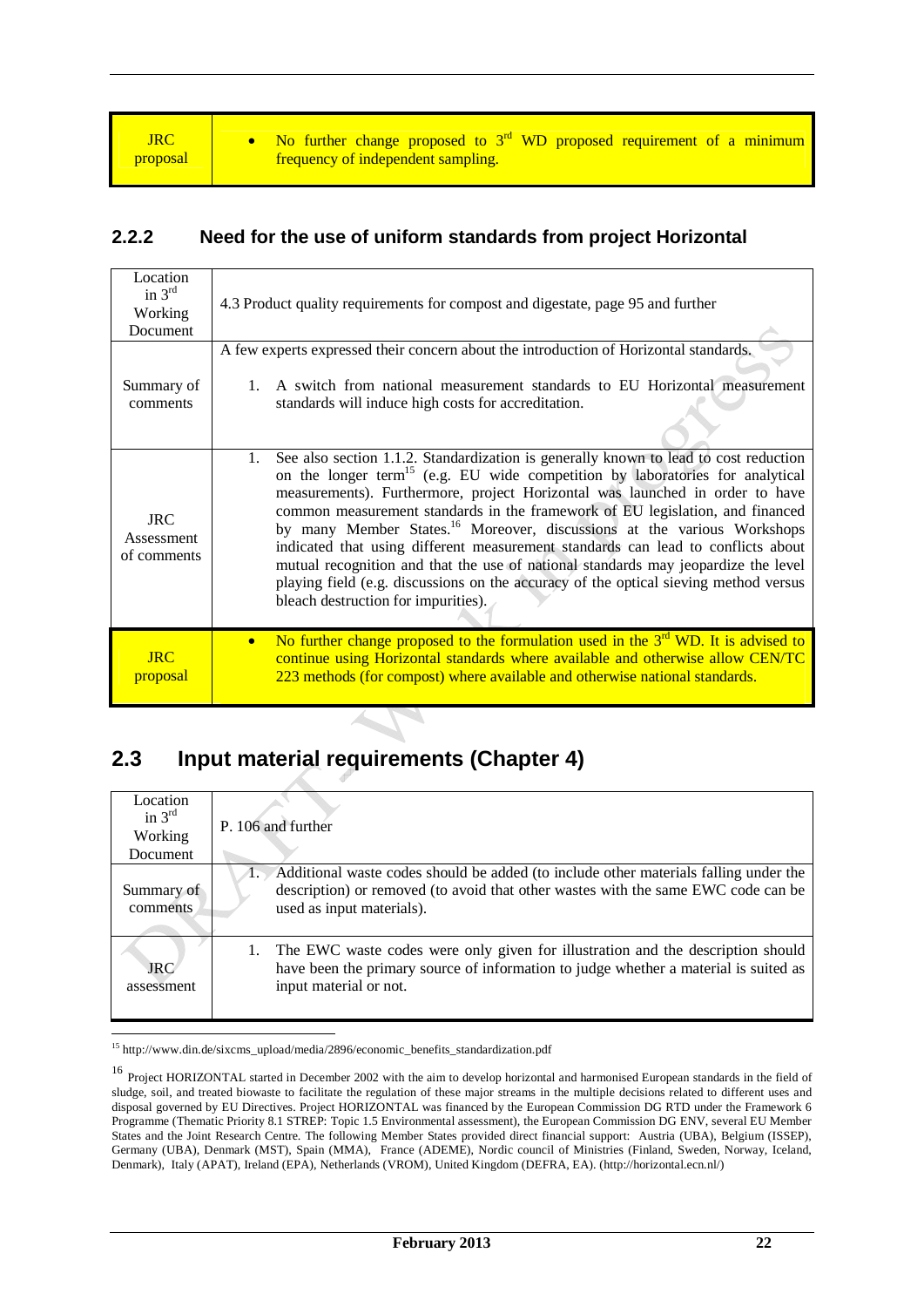# **2.4 Requirements on treatment processes and techniques (Chapter 4)**

| Location<br>in $3^{\text{rd}}$<br>Working<br>Document | P. 111 and further                                                                                          |
|-------------------------------------------------------|-------------------------------------------------------------------------------------------------------------|
| Summary of                                            | 1. References to animal by-products legislation in the text is not needed as it applies de                  |
| comments                                              | facto and could cause confusion.                                                                            |
| <b>JRC</b>                                            | 1. References to animal by-products legislation should be removed where it can cause                        |
| assessment                                            | confusion.                                                                                                  |
| <b>JRC</b><br>proposal                                | Remove references to animal by-products in the RWD where it could possibly cause<br>$\bullet$<br>confusion. |

# **2.5 Requirements on the provision of information (Chapter 4)**

| Location<br>in $3^{rd}$<br>Working<br>Document | P. 115 and further                                                                                                                                                                                                         |
|------------------------------------------------|----------------------------------------------------------------------------------------------------------------------------------------------------------------------------------------------------------------------------|
| Summary of<br>comments                         | 1. How can a batch be defined in continuous production systems, such as in anaerobic<br>digestion?                                                                                                                         |
| JRC.<br>assessment                             | 1. A batch code should allow to trace the materials produced and could have numerous<br>forms that may e.g. include production date and time for simple identification, even<br>in the case of continuous production.      |
| <b>JRC</b><br>proposal                         | A batch code should be defined as any identification code that allows the producer to<br>$\bullet$<br>trace back a certain output material to the input materials used and the process<br>parameters that were applicable. |

# **2.6 Requirements on quality assurance procedures (quality management) (Chapter 4)**

| Location<br>in $3rd$ | P. 120 and further |  |  |
|----------------------|--------------------|--|--|
| Working              |                    |  |  |
| Document             |                    |  |  |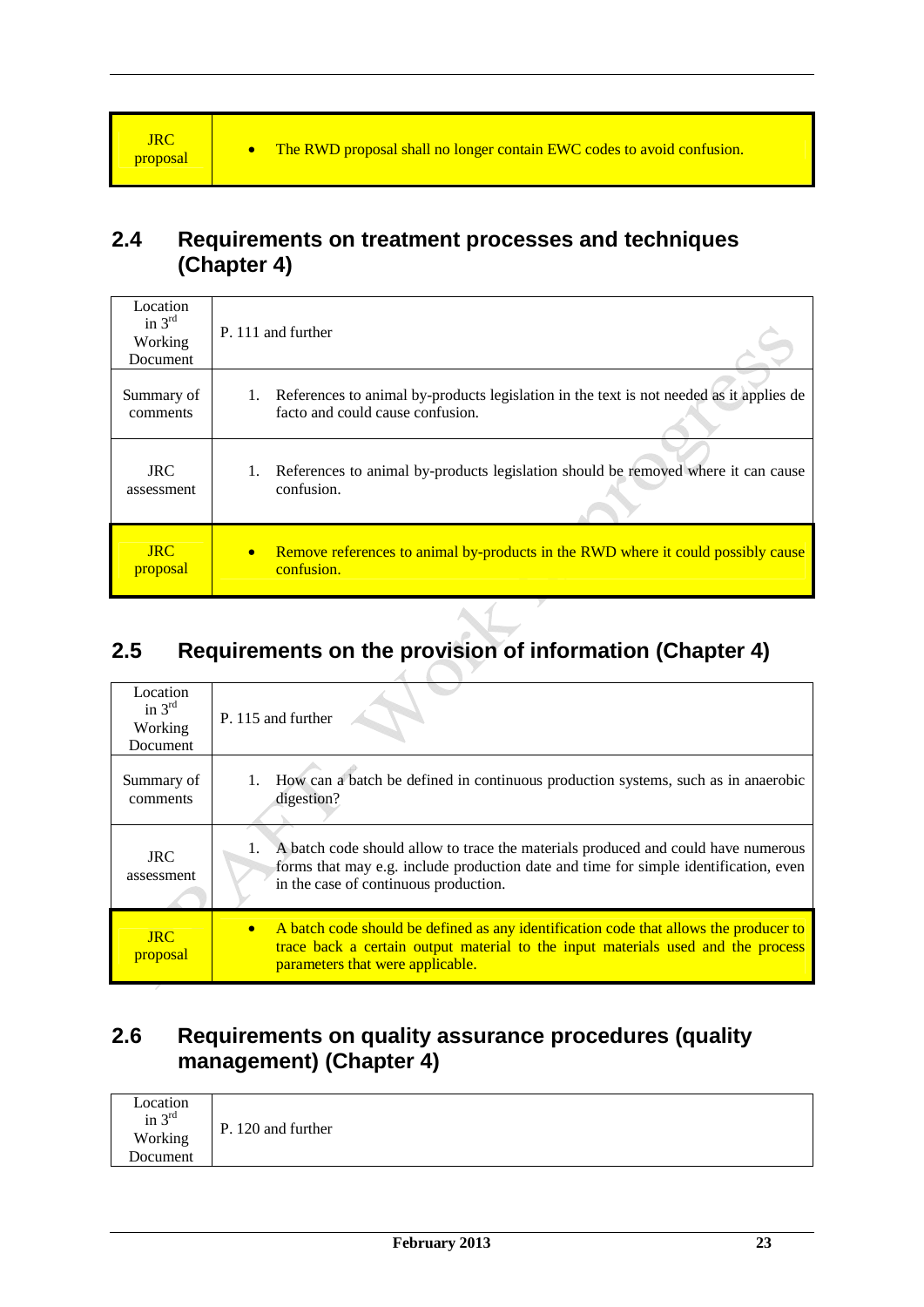| Summary of | 1. The document does not specify how to deal with delays between sampling and |
|------------|-------------------------------------------------------------------------------|
| comments   | availability of measurement results and what to do in case of non-compliance. |
| <b>JRC</b> | The QA procedure should contain provisions on how to work with delays between |
| assessment | sampling and availability of measurement results.                             |
| <b>JRC</b> | No action required as it is believed that details can best be addressed by QA |
| proposal   | organizations/certification bodies.                                           |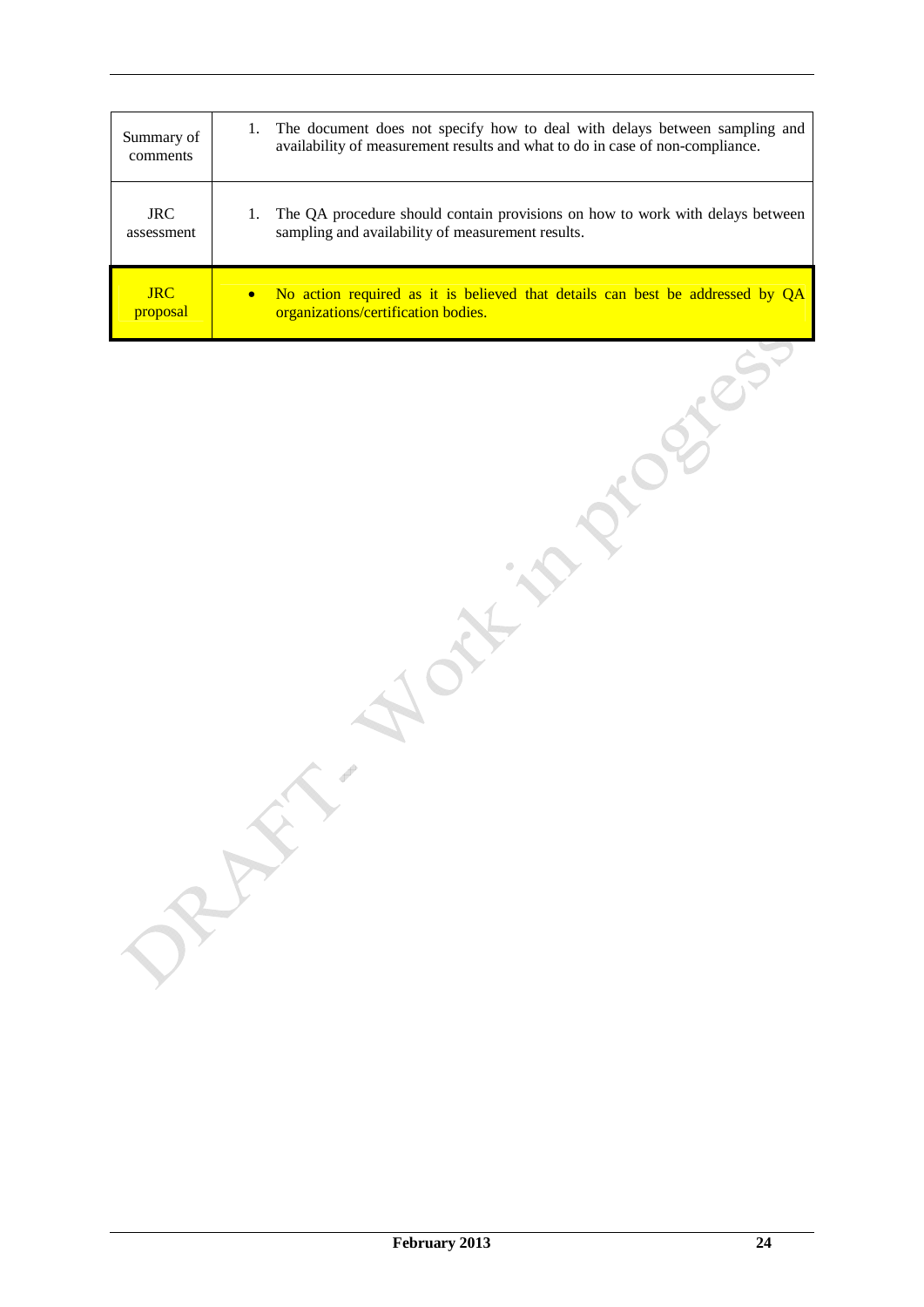|                        |                                                                                                               | <b>Compost</b>                                                              |                                                 |                                               |                                                           | <b>Digestate</b>   |            |                                               |
|------------------------|---------------------------------------------------------------------------------------------------------------|-----------------------------------------------------------------------------|-------------------------------------------------|-----------------------------------------------|-----------------------------------------------------------|--------------------|------------|-----------------------------------------------|
| IMS                    | <b>Description of principle</b>                                                                               | Method                                                                      | Limit                                           | Unit                                          | <b>Description of principle</b>                           | Method             | Limit      | Unit                                          |
| AT                     | No.                                                                                                           |                                                                             |                                                 |                                               | No.                                                       |                    |            |                                               |
| <b>BE</b><br>(FL only) | Oxygen consumption                                                                                            | CMA/2/IV/25                                                                 |                                                 | 15 <sup>mmol O2/kg</sup><br>organic matter/h  | Oxygen consumption                                        | <b>CMA/2/IV/25</b> |            | 50 mmol O <sub>2/kg</sub> organic<br>natter/h |
| <b>BG</b>              | <b>NIA</b>                                                                                                    | <b>NIA</b>                                                                  | <b>NIA</b>                                      | <b>NIA</b>                                    | <b>NIA</b>                                                | <b>NIA</b>         | <b>NIA</b> | <b>NIA</b>                                    |
| <b>DE</b>              | Self heating test                                                                                             | Rottegrad<br>(Methodenbuch BGK)                                             | Minimum II<br>(IV or V= Stabilized)             | <b>Class</b>                                  | Organic acids                                             | <b>NIA</b>         |            | 1500 mg/l                                     |
| <b>DK</b>              | ethod freedom (Org C/N ratio in water extract, oxygen<br>mand in 96h, Solvita compost test, selfheating test) | Various                                                                     | Only declaration                                | Various                                       | <b>NIA</b>                                                | <b>NIA</b>         | <b>NIA</b> | <b>NIA</b>                                    |
| EE                     | <b>NIA</b>                                                                                                    | <b>NIA</b>                                                                  | <b>NIA</b>                                      | <b>NIA</b>                                    | <b>NIA</b>                                                | <b>NIA</b>         | <b>NIA</b> | <b>NIA</b>                                    |
| ES                     | No.                                                                                                           |                                                                             |                                                 |                                               | No                                                        |                    |            |                                               |
| IFL                    | <b>NIA</b>                                                                                                    | <b>NIA</b>                                                                  | <b>NIA</b>                                      | <b>NIA</b>                                    | <b>NIA</b>                                                | <b>NIA</b>         | <b>NIA</b> | <b>NIA</b>                                    |
| <b>FR</b>              | <b>According to current standards</b>                                                                         | Biochemical fractionation of organic<br>material (prXP U 44-162) and others | Only declaration required<br>for sludge compost |                                               | <b>NIA</b>                                                | <b>NIA</b>         | <b>NIA</b> | <b>NIA</b>                                    |
| ΙE                     | PROPOSAL: oxygen uptake rate                                                                                  | <b>NIA</b>                                                                  | 13<br>(10 from 2014)                            | mmol O2/kg<br>organic matter/h                | <b>NIA</b>                                                | <b>NIA</b>         | <b>NIA</b> | <b>NIA</b>                                    |
| IT                     | Combination of C and N characterization and<br>dermination rate                                               | Various                                                                     | Various                                         | Various                                       | <b>NIA</b>                                                | <b>NIA</b>         | <b>NIA</b> | <b>NIA</b>                                    |
| LU                     | <b>Self heating test</b>                                                                                      | Rottegrad<br>(Methodenbuch BGK)                                             | NIA                                             | <b>NIA</b>                                    | <b>NIA</b>                                                | <b>NIA</b>         | <b>NIA</b> | <b>NIA</b>                                    |
| <b>MT</b>              | <b>NIA</b>                                                                                                    | <b>NIA</b>                                                                  | <b>NIA</b>                                      | <b>NIA</b>                                    | <b>NIA</b>                                                | <b>NIA</b>         | <b>NIA</b> | <b>NIA</b>                                    |
| <b>NL</b>              | Self heating test, oxygen uptake rate                                                                         | Various                                                                     | Only declaration                                |                                               | <b>NIA</b>                                                | <b>NIA</b>         | <b>NIA</b> | <b>NIA</b>                                    |
| <b>RO</b>              | <b>NIA</b>                                                                                                    | <b>NIA</b>                                                                  | <b>NIA</b>                                      | <b>NIA</b>                                    | <b>NIA</b>                                                | <b>NIA</b>         | <b>NIA</b> | INIA                                          |
| <b>SE</b>              | Self heating test, respirometric test                                                                         | Rottegrad, Solvita (CO2-<br>and NH3)                                        |                                                 | Various                                       | <b>No</b>                                                 |                    |            |                                               |
| <b>SI</b>              | <b>NIA</b>                                                                                                    | <b>NIA</b>                                                                  | <b>NIA</b>                                      | <b>NIA</b>                                    | <b>NIA</b>                                                | <b>NIA</b>         | <b>NIA</b> | <b>NIA</b>                                    |
| UK                     | Microbial respriration rate                                                                                   | <b>ORG 0020</b>                                                             |                                                 | 16 mg CO <sub>2/g</sub> organic<br>natter/day | Residual biogas potential (following<br>screening of VFA) | OFW004-005         |            | 0.25 l/g volatile<br>solids                   |

(Source: information provided by stakeholders; NIA= No Information Available) Overview of compost and digestate stability measurements and limits in various Member States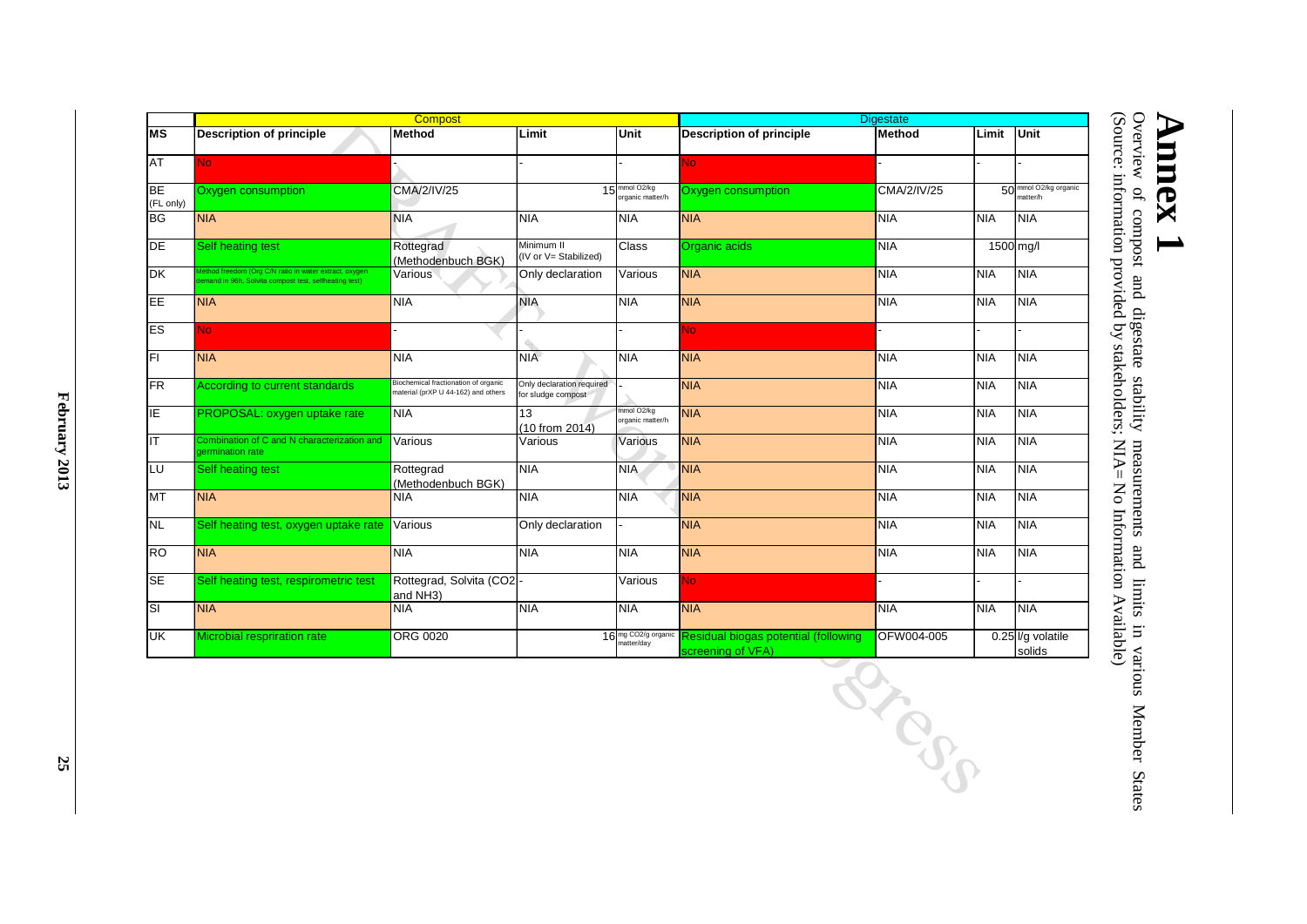# **Annex 2**

Overview of proposed allowed and non-allowed input materials for EU-wide end-of-waste criteria:

**General scope: compost and digestate materials obtained through a waste treatment process using materials from the separate collection of biowaste as well as biodegradable residues from agriculture, aquaculture, forestry, fishery and horticulture.** 

**Input material sources** Parks, gardens, cemeteries and other green  $spaces<sup>1</sup>$ Examples: Leaves, grass, branches, fruit, flowers, plants and plant parts Households<sup>1)</sup> Examples: Bio-waste from households: Fruit and vegetable remainders coffee and tea remainders, food remainders, egg shells, plants and soil attached to plant parts Bags for source-separated household waste shall be biodegradable (consisting of paper or biodegradable plastics according to EN 13432 or EN 14995). Caterers and restaurants<sup>1)</sup> Examples: Fruit and vegetable remainders, coffee and tea remainders, food remainders, egg shells. Food and beverage related retail premises<sup>1)</sup> Examples: Bio-waste from markets, food and feed remainders Food and beverage processing plants  $\left| \right|$  Examples: Food waste, food washing waste, sludge from food and feed processing plants not containing pollutants Horticulture<sup>1)</sup> Examples: Leaves, grass, branches, fruit, flowers, plants, plant parts bark, weeds, mushrooms, soil attached to plant parts and peat Forestry<sup>1)</sup> Examples: Bark, wood, wood chips, sawdust  $\text{Agriculture}^{1}$  Examples: Straw, harvest remainders, silage, plant material, energy  $\csc^3$  and catch  $\csc^3$ Fishery and aquaculture<sup>1)</sup> Examples: Slaughter waste and fodder residues from traditional fisheries and aquaculture industry, crustacean shells and similar residues, seaweed Animal by-products Category 2 Manure, digestive tract content separated from the digestive tract, milk, milk-based products, colostrum, eggs and egg products which the competent authority does not consider to present a risk for the spread of any serious transmissible disease, following or without prior processing.

*Allowed input materials = in scope of EU end-of-waste criteria* Input material sources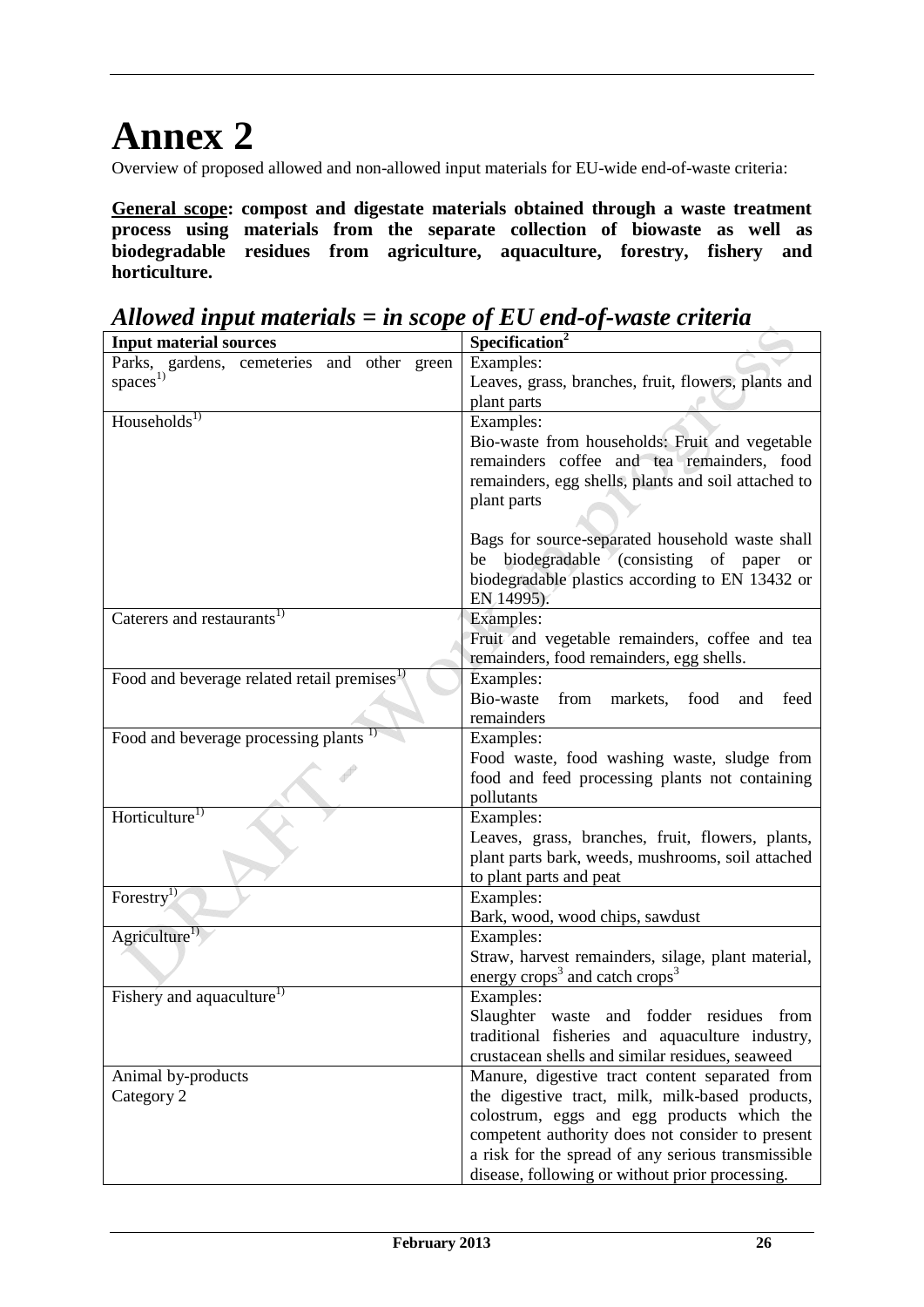| Animal by-products                                    | See the ABP Regulation (EC) No 1069/2009                                                                     |
|-------------------------------------------------------|--------------------------------------------------------------------------------------------------------------|
| Category 3                                            |                                                                                                              |
|                                                       |                                                                                                              |
|                                                       |                                                                                                              |
| Additives (up to 15 % of the feedstock) <sup>1)</sup> | Only additives that are needed to improve the                                                                |
|                                                       | process performance and/or environmental                                                                     |
|                                                       | performance of the composting/digestion process,                                                             |
|                                                       | such as flocculating agents, polymers for                                                                    |
|                                                       |                                                                                                              |
|                                                       | dewatering, trace elements to enhance micro-                                                                 |
|                                                       | organism functioning, precipitants, enzymes to                                                               |
|                                                       | improve anaerobic biodegradation process, anti-                                                              |
|                                                       | foam agents, complexing agents, macronutrients,                                                              |
|                                                       | emulgators, antiscalants.                                                                                    |
|                                                       | The used quantity of any additive must be                                                                    |
|                                                       | justifiable by its necessity to improve the process                                                          |
|                                                       | performance and/or environmental performance                                                                 |
|                                                       | of the composting/digestion process.                                                                         |
|                                                       | <sup>1)</sup> If this category includes animal by-products the Regulation (EC) No $1069/2009$ for animal by- |
|                                                       |                                                                                                              |
| products should be followed.                          |                                                                                                              |

 $2)$  Only 'source-separated' input materials; digested or composted materials derived from these materials may be used as well, unless being rejected for not meeting the end-of-waste specifications due to exceeding the limit value for any of the PTEs or PAH.

 $3)$  Only if the treatment process is a waste treatment process

# *Not allowed = outside scope of EU end-of-waste criteria*

| <b>Input material sources</b>                       | Specification                                           |
|-----------------------------------------------------|---------------------------------------------------------|
| The organic fraction from mixed waste separated     | Example:                                                |
| through mechanical, physicochemical, biological     | The organic fraction from MSW obtained in a             |
| and/or manual treatment                             | <b>MBT</b> installation                                 |
| Sludges other than those falling under the scope    | Examples:                                               |
| of allowed materials                                | Sewage sludge, sludge from paper industry,              |
|                                                     | industrial sludges                                      |
| Possibly contaminated material                      | Examples:                                               |
|                                                     | Materials<br>carrying<br>considerable<br>for.<br>risk   |
|                                                     | with inorganic<br>contamination<br>organic<br><b>or</b> |
|                                                     | pollutants or microbial contamination, possibly         |
|                                                     | contaminated<br>pharmaceutical<br>waste<br>from         |
|                                                     | production, medical waste                               |
| Material collected from sites with elevated risk of | Examples:                                               |
| pollution<br>through<br>atmospheric<br>deposition,  | Material from roadsides and areas featuring             |
| irrigation, leaching or other pathways              | intensive motorized traffic, sites with elevated        |
|                                                     | industrial pollution, landfills, (bio)remediation       |
|                                                     | sites, radio-actively contaminated sites                |
| Non-biodegradable materials                         | Examples:                                               |
|                                                     | Non-biodegradable polymers<br>and plastics              |
|                                                     | (including oxo-biodegradable plastics), metal,          |
|                                                     | glass, stones, ground rock, sand, soil other than       |
|                                                     | that attached to plant parts, non-biodegradable         |
|                                                     | oils and fats                                           |
| material<br>containing<br>Biodegradable<br>non-     | Examples:                                               |
| biodegradable fractions                             | Biowaste and similar material containing visually       |
|                                                     | detectable non-biodegradable bags, flower pots,         |
|                                                     | packaging material. Wood containing veneers,            |
|                                                     | coatings,<br>chemical additives or preserving           |
|                                                     | substances.                                             |